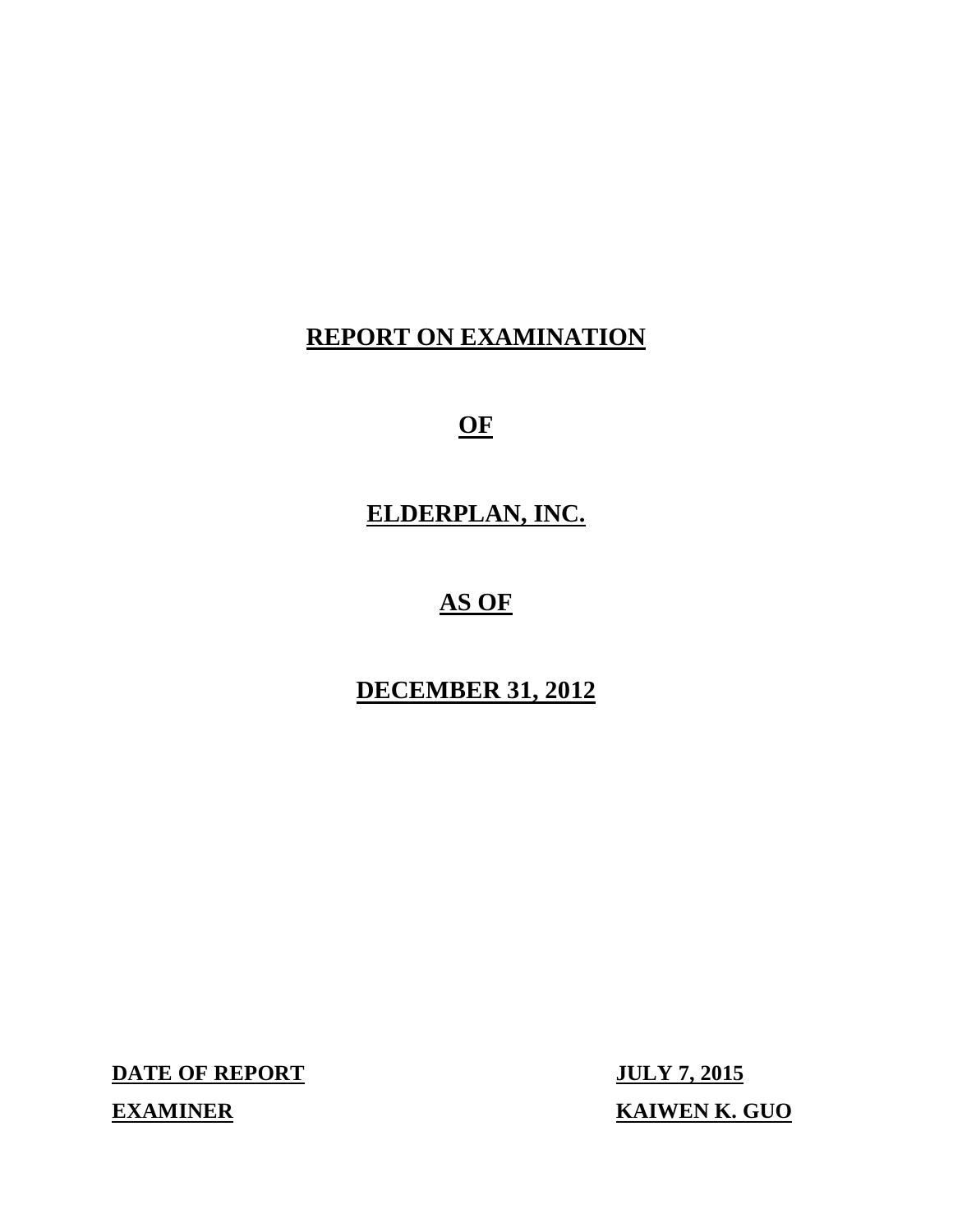### **TABLE OF CONTENTS**

# **PAGE NO. PAGE NO.**

| 1.               | Scope of the examination                                                                                                                                                                                                                                           | $\overline{2}$                                        |
|------------------|--------------------------------------------------------------------------------------------------------------------------------------------------------------------------------------------------------------------------------------------------------------------|-------------------------------------------------------|
| 2.               | Description of the Plan                                                                                                                                                                                                                                            | 4                                                     |
|                  | Management and controls<br>А.<br>B. Corporate governance<br>C. Territory and plan of operation<br>D. Enterprise risk management<br>E. Internal audit<br>F.<br>Conflict of interest policy<br>Circular Letter No. 9 (1999) - Adoption of procedure<br>G.<br>manuals | 5<br>$\boldsymbol{7}$<br>$8\,$<br>9<br>10<br>12<br>13 |
|                  | H. Enrollment                                                                                                                                                                                                                                                      | 13                                                    |
|                  | I. Reinsurance<br>Supplement 3 to Circular Letter No. $10(2002) -$ "USA<br>J.<br>Patriot Act of 2001-Final Rules Issued by Financial<br>Enforcement<br>Crimes<br><b>Network</b><br>("Treasury")                                                                    | 14<br>14                                              |
|                  | Department")"<br>K. Investment activities                                                                                                                                                                                                                          | 15                                                    |
|                  | L. Accounts and records                                                                                                                                                                                                                                            | 16                                                    |
| 3.               | <b>Financial statements</b>                                                                                                                                                                                                                                        | 20                                                    |
|                  | A. Balance sheet<br>B. Statement of revenue and expenses and capital and<br>surplus                                                                                                                                                                                | 20<br>22                                              |
| $\overline{4}$ . | Common stock                                                                                                                                                                                                                                                       | 23                                                    |
| 5.               | Cash and short-term investments                                                                                                                                                                                                                                    | 24                                                    |
| 6.               | Market conduct activities                                                                                                                                                                                                                                          | 24                                                    |
| 7.               | Compliance with prior report on examination                                                                                                                                                                                                                        | 28                                                    |
| 8.               | Summary of comments and recommendations                                                                                                                                                                                                                            | 30                                                    |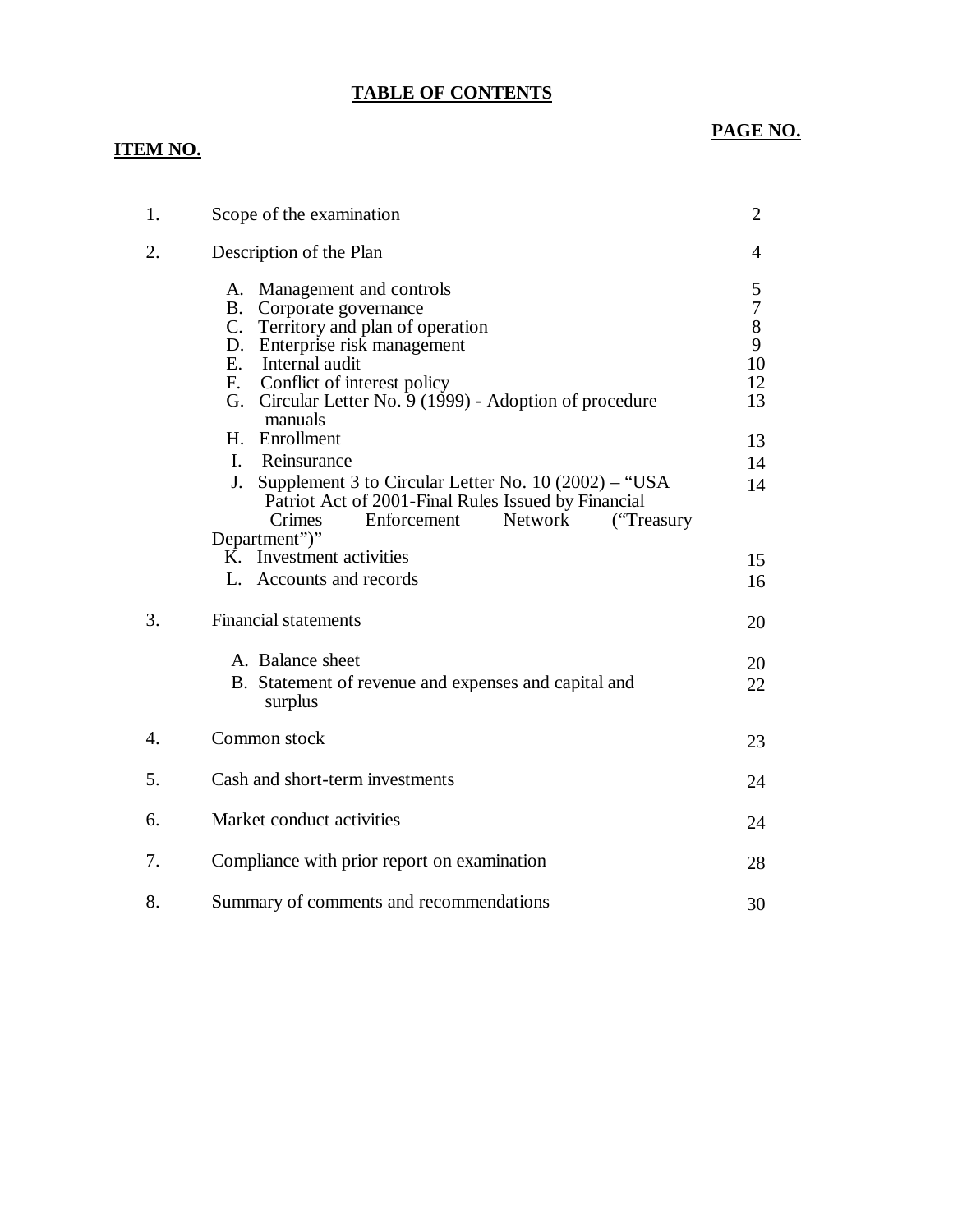

# NEW YORK STATE<br>**DEPARTMENT**of FINANCIAL SERVICES

Andrew M. Cuomo Governor Superintendent

Anthony J. Albanese

July 7, 2015

 Honorable Anthony J. Albanese Acting Superintendent of Financial Services Albany, New York 12257

Sir:

 Pursuant to the provisions of the New York Insurance Law and acting in accordance with the instructions contained in Appointment Number 30886, dated October 4, 2012, attached hereto, I have made an examination into the condition and affairs of Elderplan, Inc., a not-for- profit health maintenance organization ("HMO") licensed under the provisions of Article 44 of the New York Public Health Law, as of December 31, 2012, and submit the following report thereon.

 Avenue, Brooklyn, NY. The examination was conducted at the home office of Elderplan, Inc. located at 6323  $7<sup>th</sup>$ 

 Wherever the designations "Elderplan" or the "Plan", appear herein, without qualification, they should be understood to indicate Elderplan, Inc.

 Wherever the designation the "Department" appears herein, without qualification, it should be understood to indicate the New York State Department of Financial Services.

### $1.$ **<u>SCOPE OF THE EXAMINATION</u>**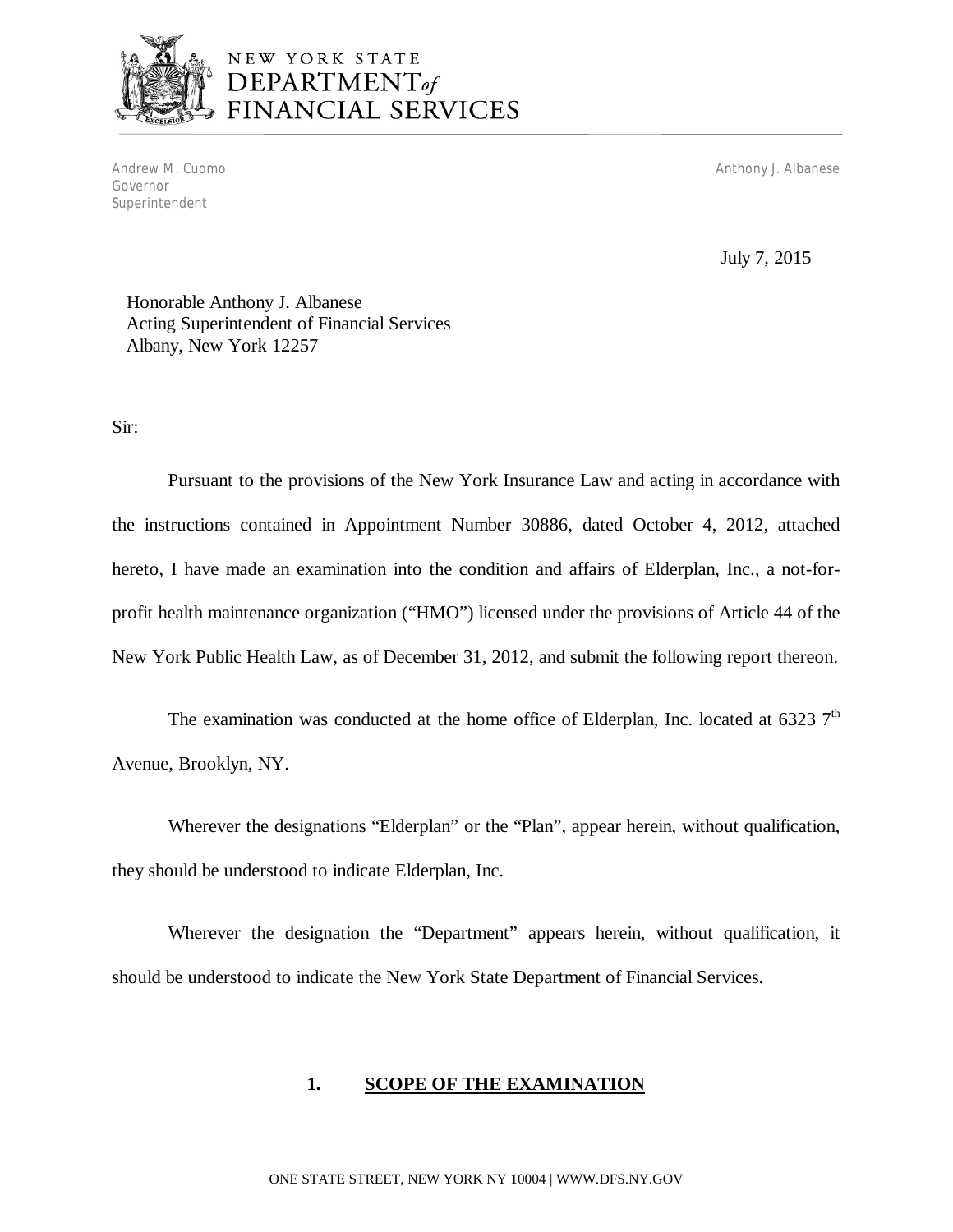Elderplan, Inc. was previously examined as of December 31, 2007. This examination is a combined (financial and market) examination and covers the five-year period January 1, 2008, through December 31, 2012. The financial component of the examination was conducted as a financial examination, as defined in the National Association of Insurance Commissioners ("NAIC") *Financial Condition Examiners Handbook, 2013 Edition* (the "Handbook"). The examination was conducted observing the guidelines and procedures in the Handbook. Transactions occurring subsequent to December 31, 2012 were reviewed, where deemed appropriate by the examiner.

 accordance with the provisions of the Handbook, which provides guidance for the establishment of an examination plan based on the examiner's assessment of risk in the Plan's operations and utilizes that evaluation in formulating the nature and extent of the examination. The examiner planned and performed the examination to evaluate the Plan's current financial condition, as well as identify prospective risks that may threaten the future solvency of the Plan. The financial component of the examination was conducted on a risk-focused basis, in

 assessed the internal control systems and procedures used to mitigate those risks. The examination also included an assessment of the principles used and significant estimates made by management, an evaluation of the overall financial statement presentation, and determined management's compliance with the Department's statutes and guidelines, Statutory Accounting Principles, as adopted by the Department, and NAIC annual statement instructions. The examiner identified key processes, assessed the risks within those processes and

 Information concerning the Plan's organizational structure, business approach and control environment were utilized to develop the examination approach. The examination evaluated the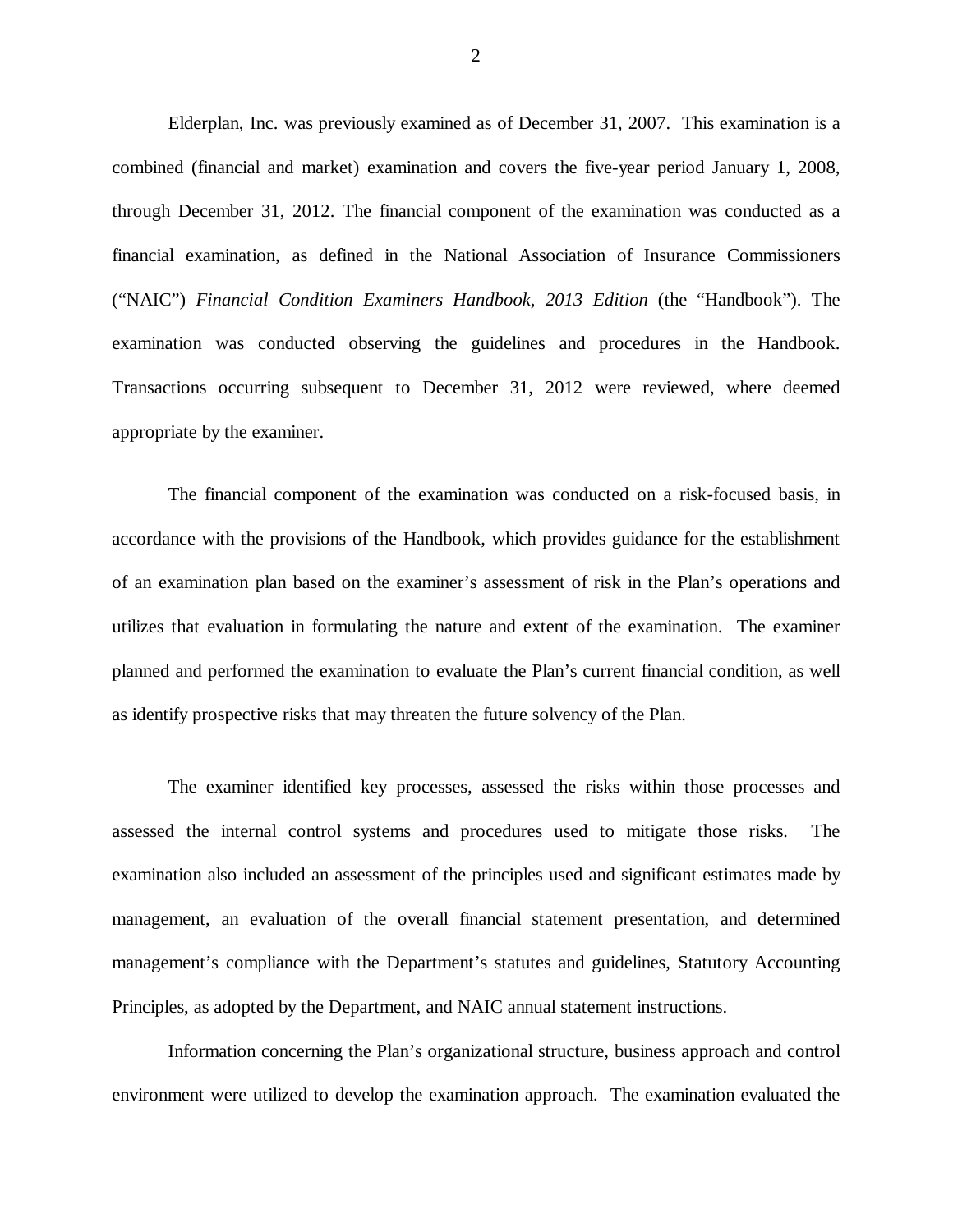Plan's risks and management activities in accordance with the NAIC's nine branded risk categories.

These categories are as follows:

- Pricing/Underwriting
- Reserving
- Operational
- Strategic
- Credit
- Market
- Liquidity
- Legal
- Reputational

 The Plan was audited annually for the years 2008 through 2012, by the accounting firm, Loeb & Troper, LLP. The Plan received an unqualified opinion in each of those years. Certain audit work papers of Loeb & Troper, LLP were reviewed and relied upon in conjunction with this examination.

 examination. Elderplan is a participating entity of the Metropolitan Jewish Health System ("MJHS"). A review was also made of the MJHS Internal Audit function and Information Technology (IT) function as they relate to the Plan.

 The examiner reviewed the corrective actions taken by the Plan with respect to the recommendations contained in the prior report on examination. The results of the examiner's review are contained in Item 7 of this report.

### **2. DESCRIPTION OF THE PLAN**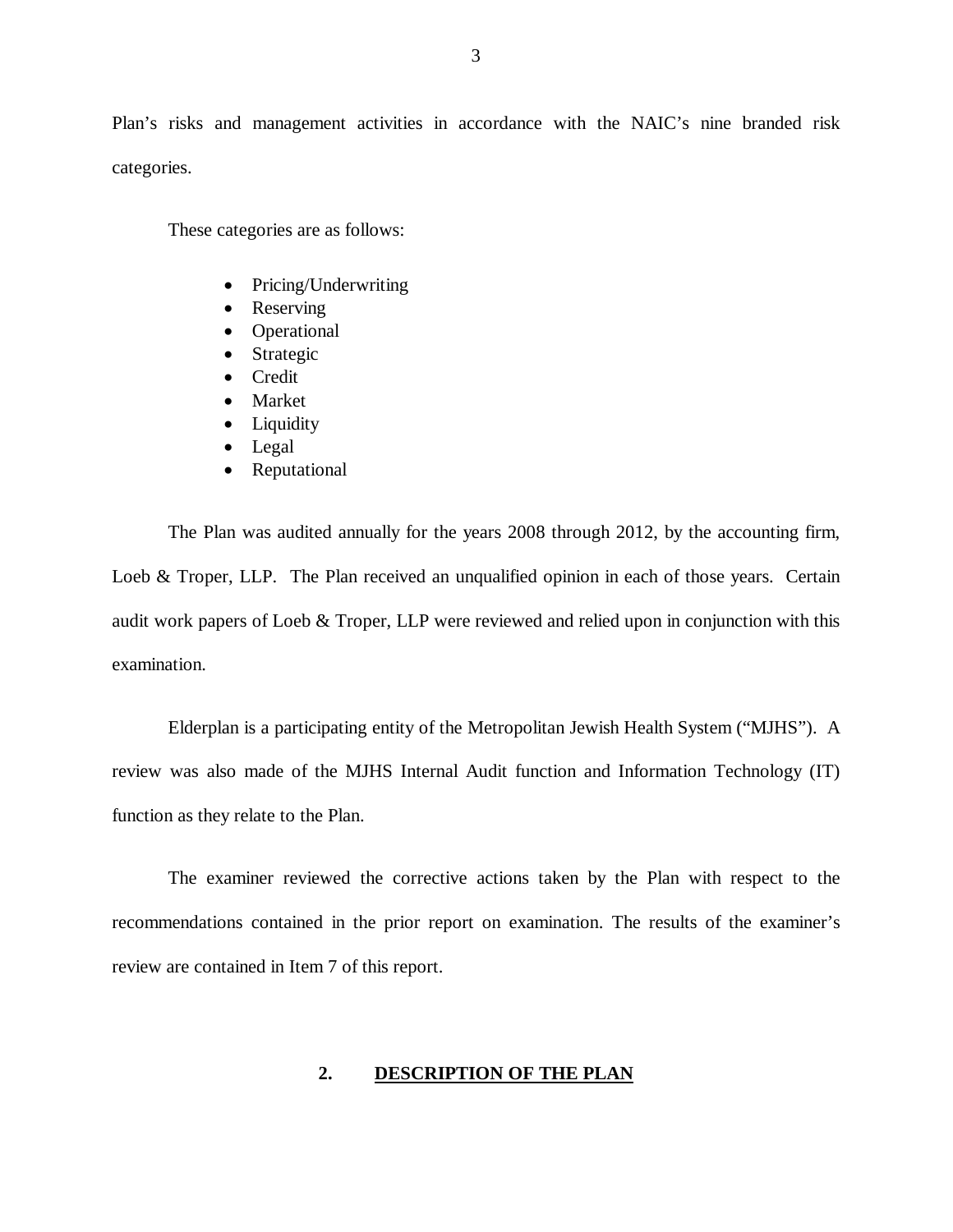Elderplan, Inc. was incorporated on April 27, 1982, under Section 402 of the New York Not-For-Profit Corporation Law. On March 1, 1985, the Plan was granted a Certificate of Authority by the New York State Department of Health to operate as a health maintenance organization ("HMO") pursuant to the provisions of Article 44 of the New York Public Health Law. The initial Certificate of Authority authorized the Plan to provide services to Medicare enrollees who reside in Kings, Queens, Richmond and New York counties. The Plan's latest amended Certificate of Authority, dated April 23, 2013, authorized the Plan to offer Medicaid Advantage and Medicaid Advantage Plus programs in Bronx, Kings, Monroe, Nassau, New York, Queens, Richmond and Westchester counties. The Plan is also approved to operate a partial capitation Managed Long-Term Care plan serving the Medicaid population in Bronx, Kings, Monroe, Nassau, New York, Queens, Richmond, Rockland and Suffolk counties. As of December 31, 2012, the Plan had approximately 22,309 members.

 Elderplan, Inc. is a participating entity of the Metropolitan Jewish Health System ("MJHS"), a long-term care institution located in Brooklyn, New York. The Plan is one of four original entities participating in the Social/Health Maintenance Organization ("S/HMO") national demonstration project of the Centers for Medicare and Medicaid Services ("CMS"). The Plan was chosen to participate in this Federal demonstration project to show how a target population could benefit from the health care provided by an S/HMO. The demonstration project ceased on December 31, 2007.

 Effective January 1, 2011, the Plan merged with another MJHS participating agency, Homefirst, Inc. ("HF"), a capitated Managed Long-Term Care Plan ("MLTCP").

4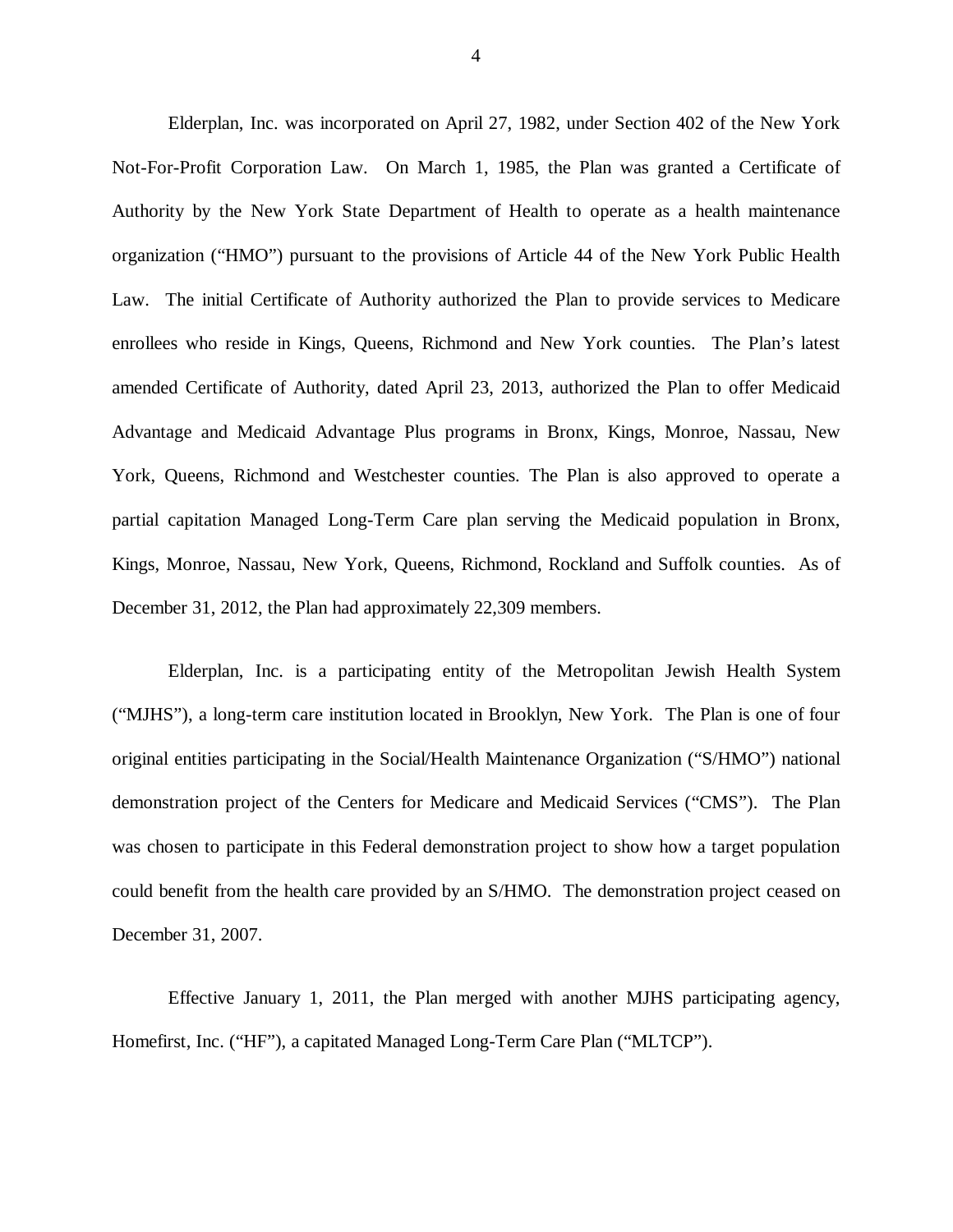The Plan's primary source of revenue is capitation premiums from the Centers for Medicare and Medicaid Services ("CMS") and partial capitation premiums from the Department of Health. The Plan received premiums from CMS for Parts A and B of Medicare. Effective January 1, 2006, the Plan began providing pharmacy coverage under Medicare Part D. As a result of the merger with Homefirst, Inc., the Plan also received capitation premiums from the New York State Department of Health ("DOH") for the MLTCP. For the year 2012, the Plan's premiums from CMS and DOH totaled \$27,761,146 and \$26,639,065, respectively.

### A. Management and Controls

 Pursuant to the Plan's charter and by-laws, management is to be vested in a Board of Directors consisting of not less than five, nor more than twenty-one members; with at least twenty percent (20%) of the Directors being subscribers of the Plan. The term of office for each Director is one year, until the next annual meeting of the Directors.

 The nine (9) members of the Board of Directors as of December 31, 2012, were as follows:

 Burton Esrig Neptune, New Jersey

 Eli S. Feldman Marlboro, NJ

 Arthur Goshin, MD Physician, North Hills, NY

### Name and Residence Principal Business Affiliation

President, Stony Brook Group

 Metropolitan Jewish Health System President & CEO,

### Name and Residence Principal Business Affiliation

Univera Healthcare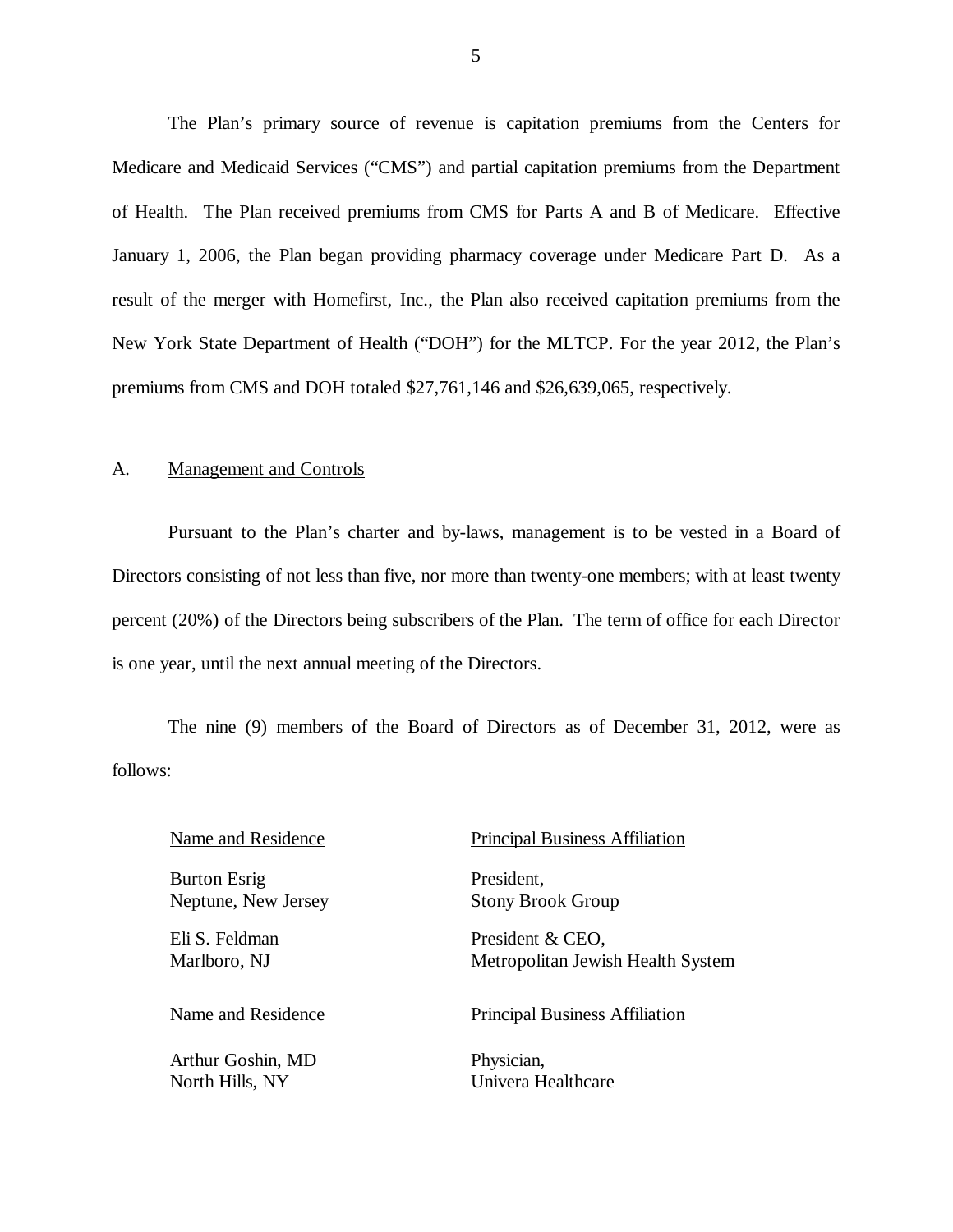| <b>Howard Greenberg</b>         | Senior Manager,                     |
|---------------------------------|-------------------------------------|
| Woodbury, NY                    | <b>Deloitte Consulting LLP</b>      |
| Ronald B. Milch                 | President and CEO,                  |
| New York, NY                    | Combined Coordinating Council, Inc. |
| Diane P. Pollard*               | President of the Board,             |
| New York, NY                    | St. Mary's Episcopal AIDS Center    |
| Peter Post                      | Managing Partner,                   |
| Armonk, NY                      | <b>Roth Post Advisors</b>           |
| Hilda Rayas                     | <b>Chief Operating Officer</b>      |
| Milford, PA                     | US Hispanic Chamber of Commerce     |
| Clara Williams*<br>Brooklyn, NY | Retired                             |

 \*Enrollee representatives per Part 98-1.11(g) of the Administrative Rules and Regulations of the Department of Health (10 NYCRR 98-1.11(g)).

 examination period revealed that meetings were generally well attended with all members attending at least 50% of the meetings they were eligible to attend. A review of the attendance records of the Board of Directors' meetings held during the

Section 1 of Article VI of the Plan's by-laws states:

 *"The officers of the Corporation shall consist of the Chair, President, Vice Chair, Treasurer, Secretary and Assistant Secretary, all of whom except for the President and Assistant Secretary, shall be chosen from among members of the Board of Directors. No person may hold more than one office of the Corporation."* 

The examination review indicated that one member of the Board of Directors held both

office of Secretary and Treasurer in the years 2009, 2011 and 2012.

 member holds more than one Officer position at any given time. It is recommended that the Plan comply with its by-laws by ensuring that no Board

6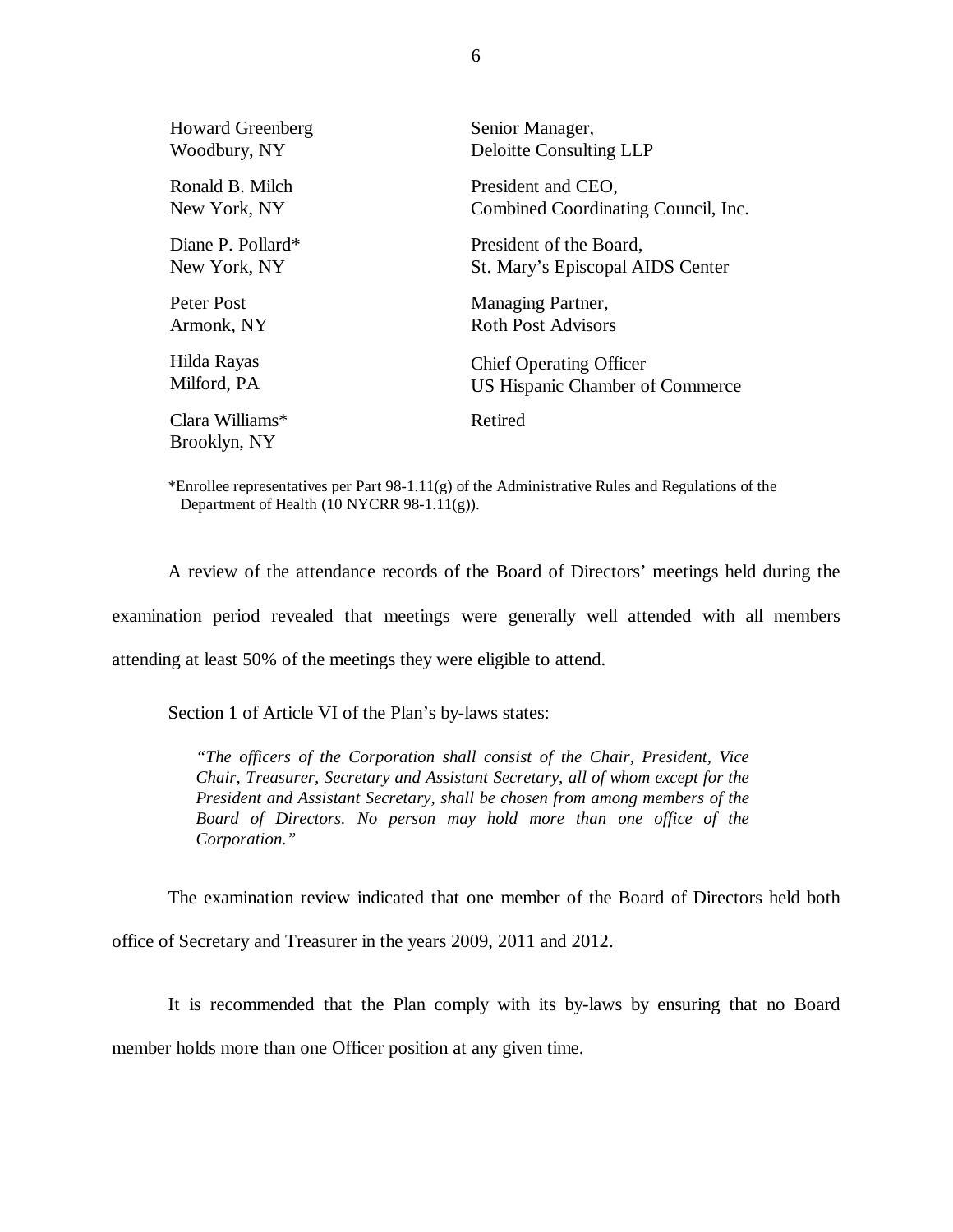The principal officers of the Plan as of December 31, 2012, were as follows:

| Name               | Title                             |
|--------------------|-----------------------------------|
| Eli S. Feldman     | President/Chief Executive Officer |
| Alexander S. Balko | Treasurer/Chief Financial Officer |
| Robert Leamer      | <b>Assistant Secretary</b>        |

### B. Corporate Governance

 As a participating agency of the MJHS, Elderplan has shared services supported by the MJHS organization including Information Technology, Legal, Corporate Compliance, Finance, Human Resource, Internal Audit, Administration and Planning, Business Development, Public Relations and Marketing.

Relations and Marketing.<br>Exhibit M of the Handbook (Understanding the Corporate Governance Structure) was utilized by the examiner as guidance for assessing corporate governance. Overall, it was determined that the Plan's corporate governance structure is adequate, sets an appropriate "tone at the top," and supports a proactive approach to operational risk management. The Plan's Board of Directors and key executives encourage integrity and ethical behavior throughout the Plan.

 The Plan's management has a general approach to identifying and mitigating risks across the organization, including prospective business risks. Through risk discussions and other measures, the Plan's management discusses significant issues and reacts to changes in the environment with a clear commitment to address risk factors and manage the Plan accordingly.

 During 2012, MJHS hired Deloitte & Touche (D&T), as a consultant, to conduct an independent review of the effectiveness of MJHS' compliance program. The review also included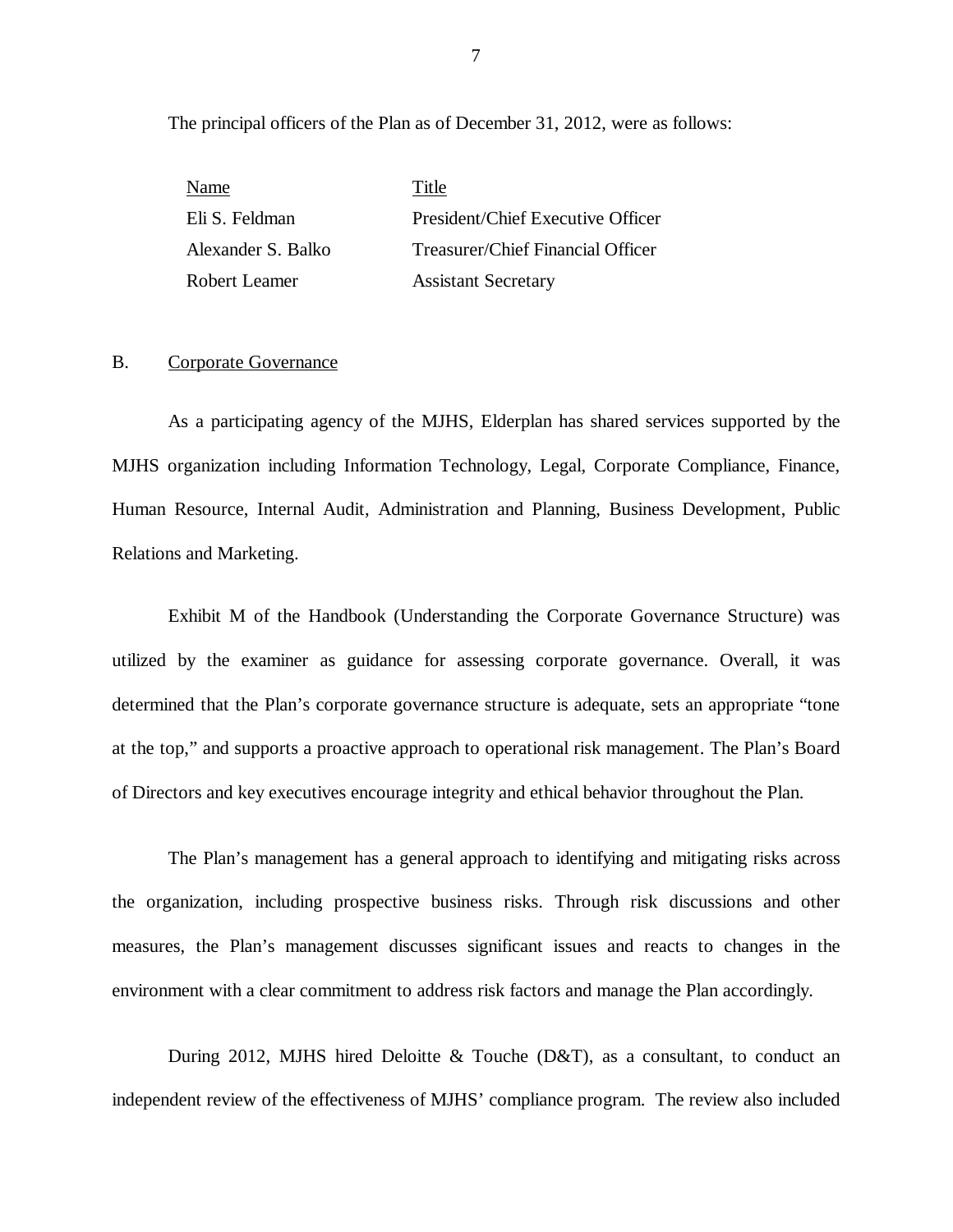<span id="page-9-0"></span> an assessment of Elderplan's compliance program, which was designed by its Regulatory Compliance Department. The goals of the assessment were to (1) evaluate the Compliance Department's ability to identify potential risks, (2) proactively and effectively manage system- wide risks, and (3) evaluate the Plan's Compliance Department with regard to the guidance provided by the Centers for Medicare & Medicaid Services ("CMS") and the New York State Department of Health ("DOH"). D&T's review determined that Elderplan's Director of Regulatory Compliance also provided oversight for the day-to-day management of the Plan's Regulatory Department. It is considered a conflict of interest for the same individual conducting audits/ reviews to also implement oversight of the Plan's day-to-day operations.

 It is recommended that Plan avoid any appearance of a conflict of interest by having separate individuals perform the duties of oversight of Regulatory Compliance and the duties of oversight of day-to-day management in the same department.

### C. Territory and Plan of Operation

 Pursuant to Article 44 of the New York Public Health Law, the New York State Department of Health issued a health maintenance organization Certificate of Authority to Elderplan, Inc., effective March 1, 1985. The latest amendment to the Certificate of Authority was dated April 23, 2013, and it contained the following conditions and limitations:

- The certificate permits the operation of Elderplan, Inc. only for the duration of federal participation in the demonstration project or other federally approved Medicare Advantage programs.
- The counties of Bronx, Kings, Monroe, Nassau, New York, Queens, Richmond and Westchester are designated as Medicare only. Elderplan is limited to enrolling and offering only Medicare products in these counties. In order to offer any other product in these counties or enroll a non-Medicare population, Elderplan, Inc. must submit an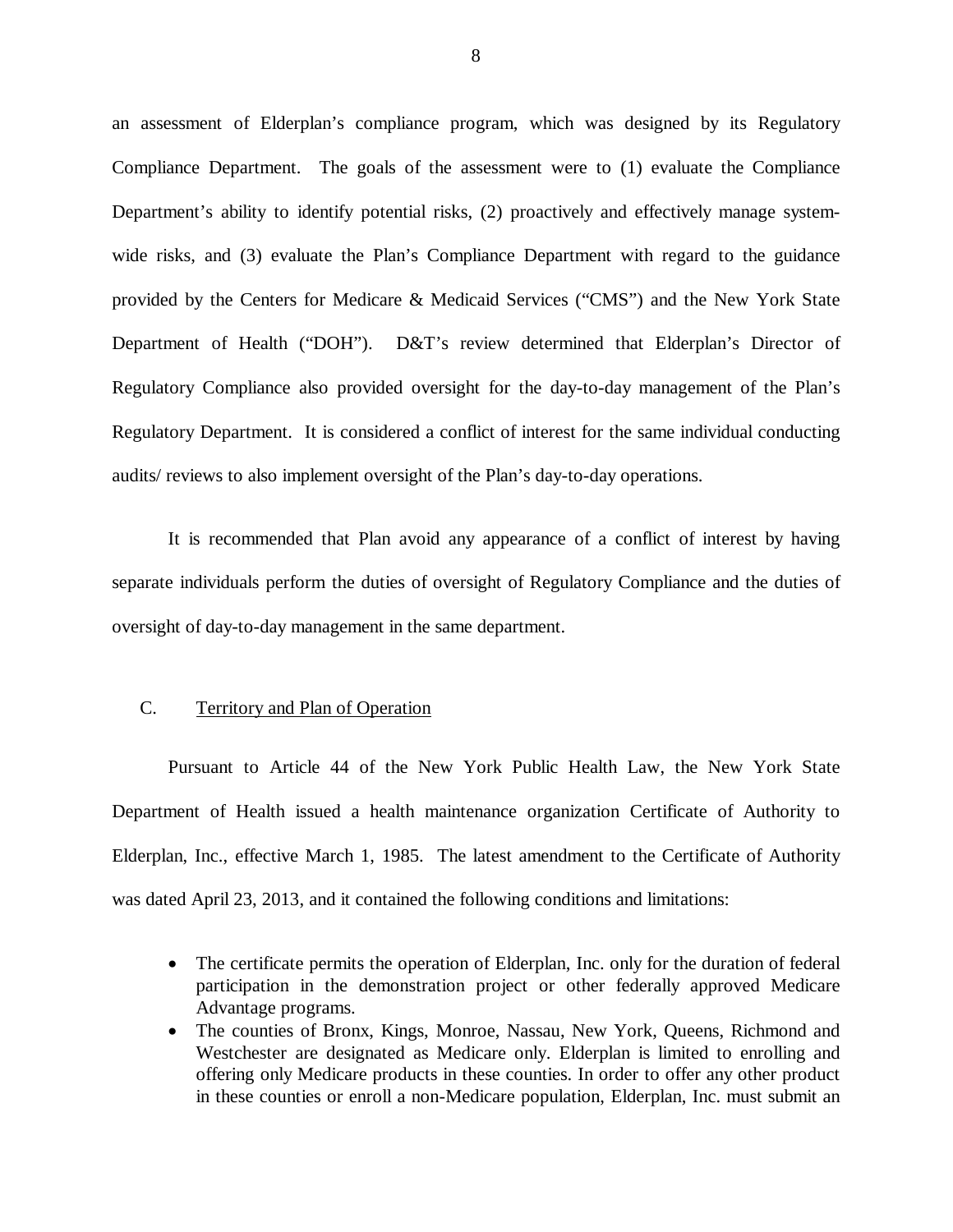<span id="page-10-0"></span> application to the Department at least 90 days prior to the proposed implementation date.

- Elderplan, Inc. is approved to serve the dual eligible population through the Medicaid Advantage and Medicaid Advantage Plus Program in Bronx, Kings, Monroe, Nassau, New York, Queens, Richmond and Westchester counties. The provisions of health care services in these counties is contingent upon execution of a Medicaid Advantage contract and a Medicaid Advantage Plus contract.
- Elderplan, Inc. will operate in accordance with all applicable State and Federal requirements. The Department's approval is based upon information provided by the Plan. A comprehensive review of the Plan's policies and procedures associated with the operation of health of the Medicare Advantage Program was conducted. All aspects of operation in these counties will be governed primarily by the Center for Medicare and Medicaid Services.
- Elderplan, Inc. is approved to operate a partial capitation Managed Long-Term Care Plan serving the Medicaid population consistent with Section 4403 of the New York State Public Health Law in the Bronx, Kings, Monroe, Nassau, New York, Queens, Richmond, Rockland, Suffolk and Westchester counties.

 Elderplan, Inc. is a prepaid health plan for elderly members. The Plan assumes responsibility for the provision of a full range of acute inpatient, ambulatory, preventive, rehabilitative and long-term care services, on the basis of prospectively determined, fixed capitation payments from the CMS and the New York State Department of Health.

### D. Enterprise Risk Management

Circular Letter No. 14 (2011) – "*Enterprise Risk Management"*, issued to all domestic

insurers and HMOs states in part:

 "Given the importance of risk management, the Department of Financial Services ("Department") expects every insurer to adopt a formal Enterprise Risk Management ("ERM") function. An effective ERM function should identify, measure, aggregate, and manage risk exposures within predetermined tolerance levels, across all activities of the enterprise of which the insurer is part, or at the company level when the insurer is a stand alone entity…"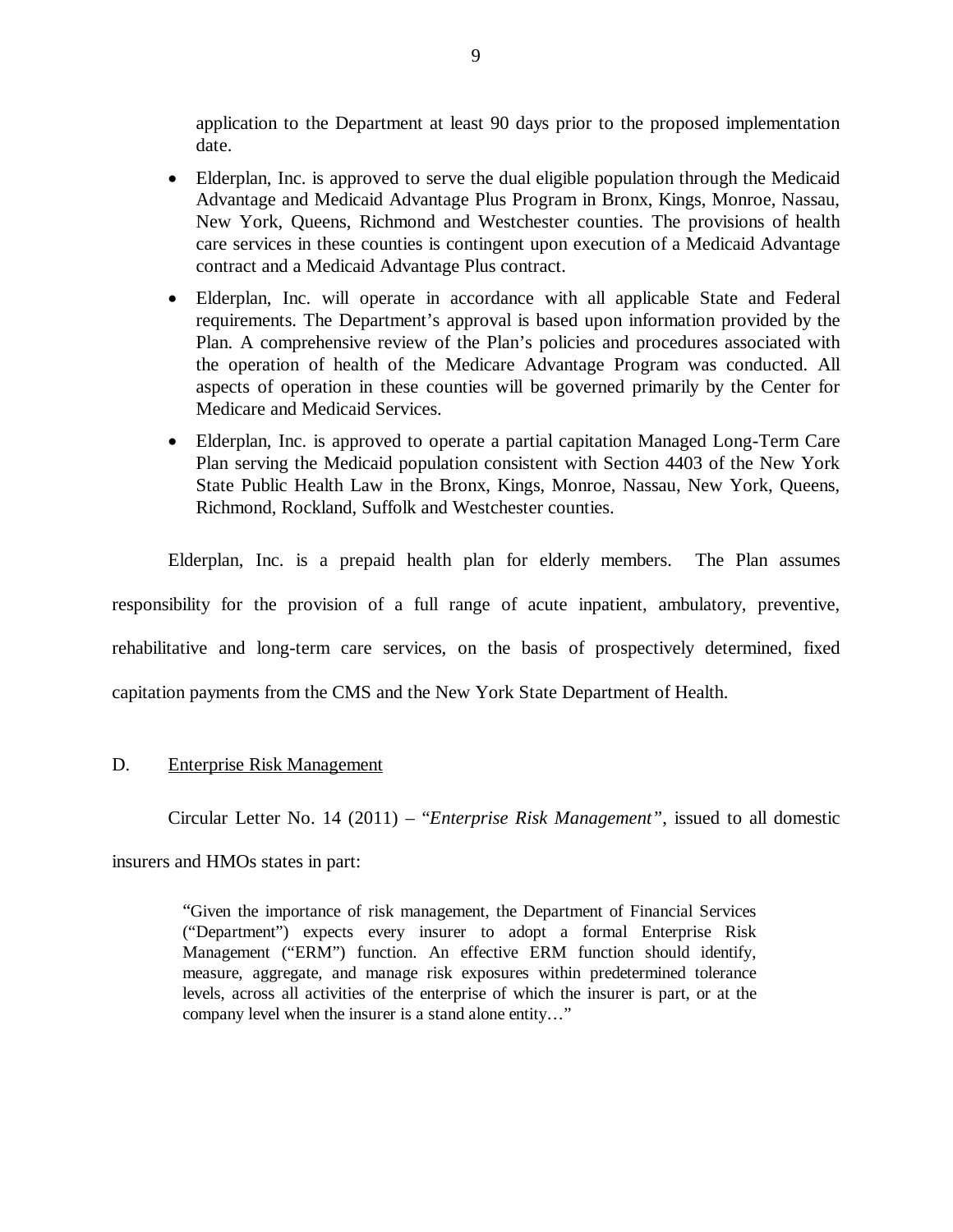<span id="page-11-0"></span> For the examination period, the Plan did not formally adopt an ERM framework for proactively addressing and mitigating risks, including prospective business risks as required by Circular Letter No. 14 (2011).

 (2011) by adopting a formal Enterprise Risk Management function. It is recommended that the Plan comply with the provisions of Circular Letter No. 14

### $E_{\cdot}$ **Internal Audit**

The NAIC's *Financial Examiners Handbook* states in part:

 *"…The Institute of Internal Auditors provides a framework of standards for performing and promoting internal auditing. To be fully independent for*  purpose of exam reliance, internal auditors should report directly to the Audit  *Committee or Board of Directors instead of company management and should not assume any management responsibility."* 

 Section 1111 of the Institute of Internal Auditors' ("IIA") International Standards for the Professional Practice of Internal Auditing (Standards) states:

> *"The chief audit executive must communicate and interact directly with the board."*

 A review of the Plan's Internal Audit Department ("IAD") revealed that the IAD consisted of only one person. This person acts in the capacity of both the Chief Audit Executive and the Internal Auditor, and is responsible for the internal audit function of the entire MJHS organization, including Elderplan and its participating agencies. During the examination period, only three internal audits were conducted on Elderplan's operations. The audits were conducted on commissions, enrollment and grievances. The review also revealed that the Internal Auditor reported directly to the Plan's Chief Financial Officer and the Executive Committee of MJHS'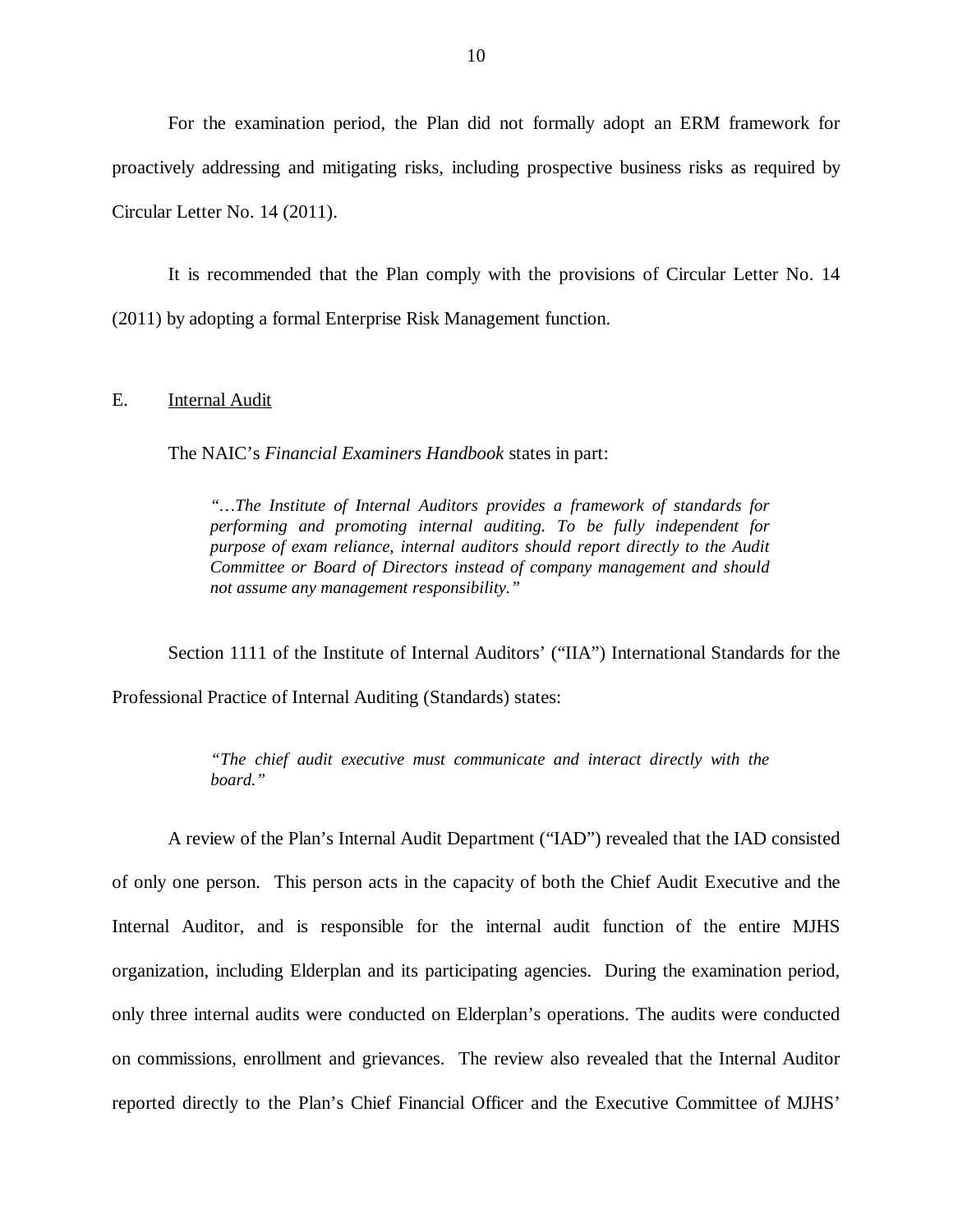Board of Directors, but was not required to report to the Board of Directors of the Plan. Audits were usually conducted based only on whether an issue was noted. Additionally, the Plan did not have any written formal policies and procedures for its Internal Audit Department.

 It is recommended that the Plan adhere to the standards promulgated by both the Institute of Internal Audit and the Handbook to ensure the independence of the internal audit function.

 It is also recommended that the Internal Audit Department report directly to the Plan's Board of Directors.

Section 2040 of the IIA standards states in part:

 *"The chief audit executive must establish policies and procedures to guide the internal audit activity..."* 

 It is recommended that the Plan adhere to the standards of the Institute of Internal Audit by establishing policies and procedures to guide its internal audit activities.

Section 2040 of the Institutes of Internal Auditors ("IIA") standards states in part:

 *"The chief audit executive must communicate the internal audit activity's plan and resource requirements, including significant interim changes, to senior management and the board for review and approval..."* 

 It is recommended that the Plan implement a written audit plan for internal audit activity and require the review and approval of such audit plan by senior management and its Board of Directors.

 When an internal audit is conducted, findings are presented to the appropriate functional unit manager so that the findings can be remediated and closed. A review was conducted to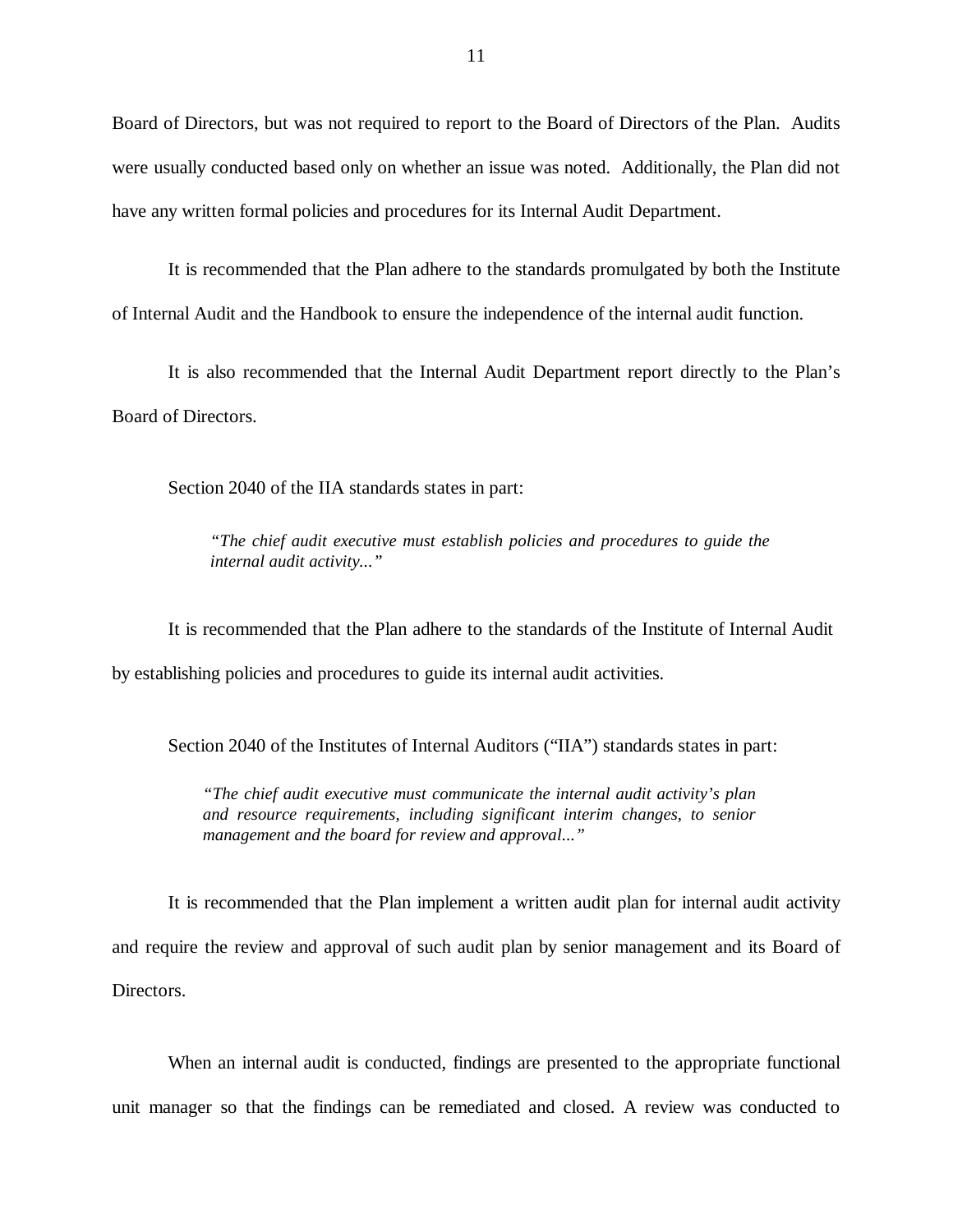<span id="page-13-0"></span> determine if the Plan was actively monitoring actions taken to remediate prior internal audit findings. A sample of internal audit recommendations were requested and reviewed. It should be noted that the internal audit function did not require a unit's corrective action plan to be formally documented; any corrective actions taken by the unit were communicated by way of an email notification to the internal auditor.

 It is recommended as a good business practice that each unit, which receives findings from the Plan's Internal Audit Department, submit a written corrective action plan to the Internal Audit Department and that such plan be monitored until the findings have been remediated.

### F. Conflict of Interest Policy

 The Plan has a shared Ethics and Conflict of Interest Policy with MJHS. Section 2(b) of the policy states:

 *"The following procedures will be completed on an annual basis:* 

- *a. Conflict of Interest policy is reviewed during the "Compliance portion" of the mandatory in service training for all employees.*
- **b.** Conflict of Interest Statement" (Exhibit B) is completed by management staff *and position above."*

 The examiner reviewed the Conflict of Interest Statements of the Directors and Officers for the examination period. It was noted that not all of the Directors and Officers completed a Conflict of Interest Statement on an annual basis, as required by Section 2(b) of the Plan's Ethics and Conflict of Interest Policy. Additionally, it was noted that some of the Officers did not complete a Conflict of Interest Statement during the examination period covered by this exam.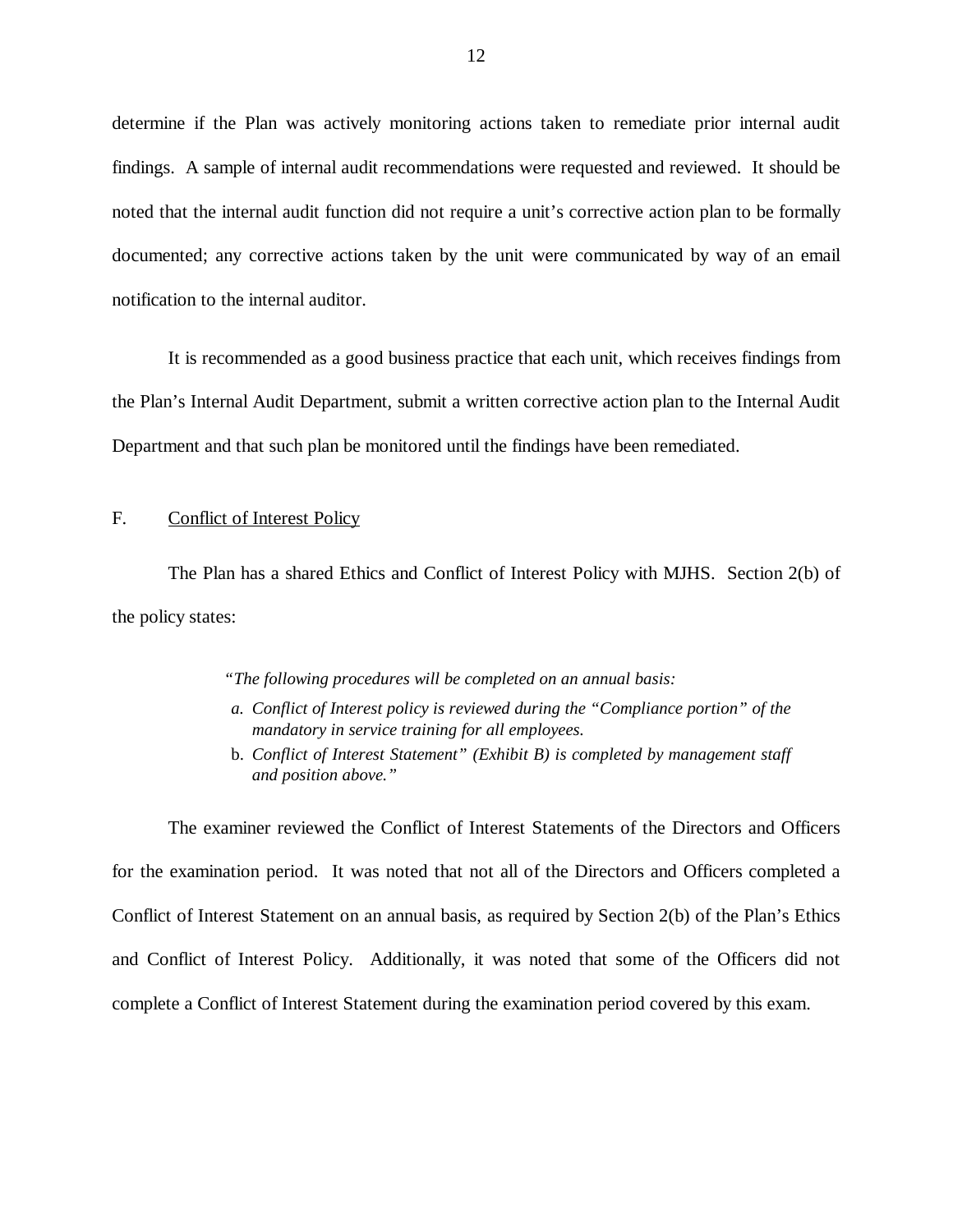<span id="page-14-0"></span> It is recommended that the Plan comply with Section 2(b) of its Ethics and Conflict of Interest Policy by having all of its Directors and Officers complete a Conflict of Interest Statement on an annual basis.

 It is also recommended that the Plan adopt procedures to ensure that all Directors and Officers complete a Conflict of Interest Statement on an annual basis.

### $G_{\cdot}$ Circular Letter No. 9 (1999) - Adoption of Procedure Manuals

Circular Letter No. 9 (1999) – "*Adoption of Procedure Manuals*" states in part:

 *"...It is recommended that the board obtain the following certifications annually: (i) from either the company's director of internal audit or independent CPA that the responsible officers have implemented the procedures adopted by the board, and (ii) from the company's general counsel a statement that the company's current claims adjudication procedures, including those set*  forth in the current claims manual, are in accordance with applicable statutes, *rules and regulations..."* 

 Upon review it was determined that the aforementioned annual certifications were not obtained during the examination period.

It is recommended that the Plan comply with Circular Letter No. 9 (1999) by having its

Board obtain the required annual certifications.

A similar recommendation appeared in the prior report on examination.

H. Enrollment

 Plan experienced a net increase in enrollment of 5,799 members. An analysis of this increase in enrollment is set forth below: During the five-year examination period January 1, 2008 through December 31, 2012, the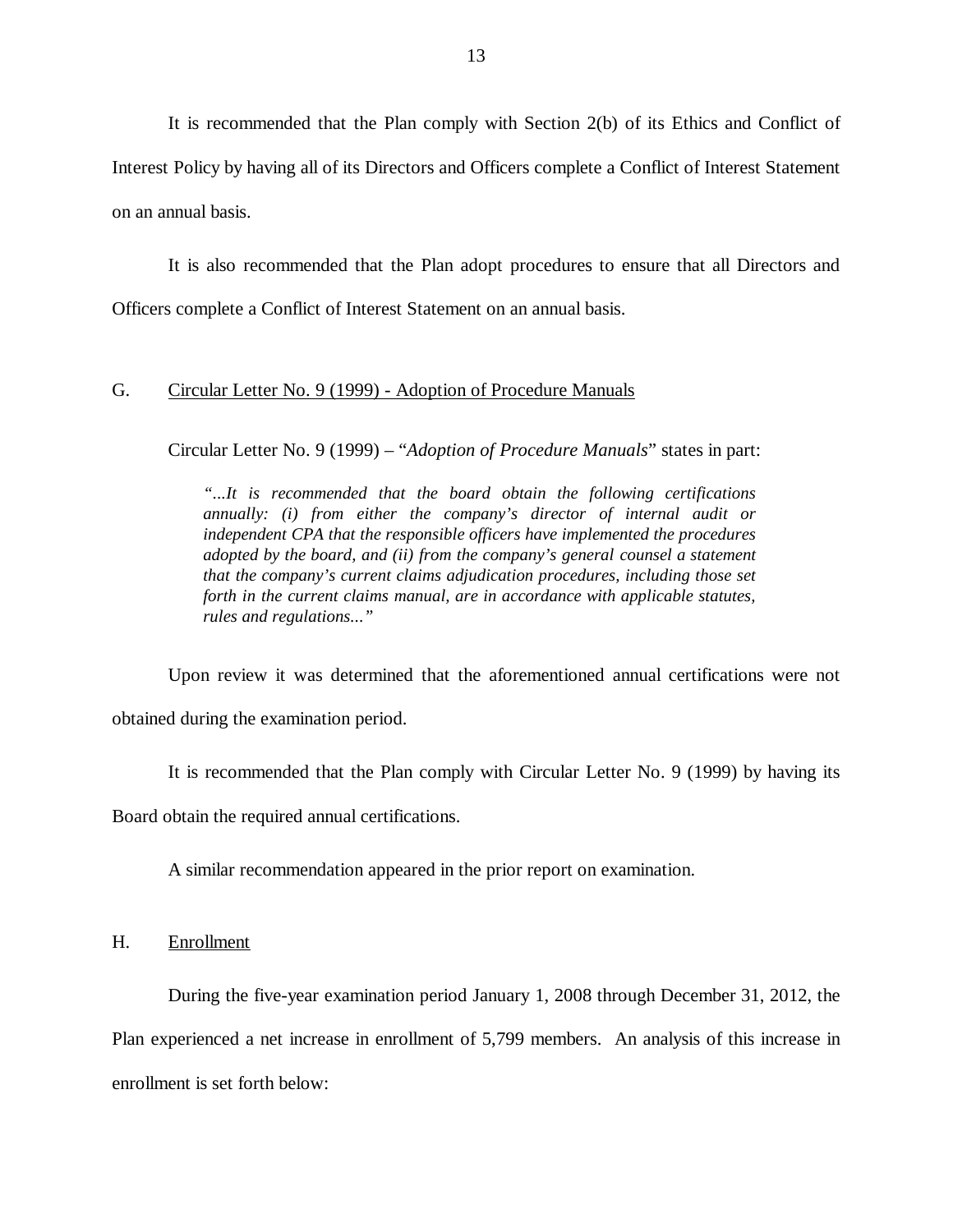|                             | 2008   | 2009    | <u>2010</u> | 2011   | <u>2012</u> |
|-----------------------------|--------|---------|-------------|--------|-------------|
|                             |        |         |             |        |             |
| Enrollment, January $1st$   | 16,510 | 18,268  | 15,269      | 18,968 | 19,457      |
| Net gain/(loss)             | 1,758  | (2,999) | 3,699       | 489    | 2,852       |
| Enrollment, December $31st$ | 18,268 | 15,269  | 18,968      | 19,457 | 22,309      |

### Reinsurance

I. Reinsurance<br>As of December 31, 2012, the Plan had an excess-of-loss reinsurance contract in effect with an authorized reinsurer, RGA Reinsurance Company (RGA). The reinsurance contract's effective date was January 1, 2012 and it expired on December 31, 2012. Subsequent to the examination period, effective January 1, 2013, the Plan renewed its reinsurance contract with RGA. RGA.<br>The reinsurance coverage in effect during 2012 was as follows:

| Covered services:         | Inpatient hospital services; inpatient rehabilitation services;<br>skilled nursing facility services; home health care services; drug<br>related services. |
|---------------------------|------------------------------------------------------------------------------------------------------------------------------------------------------------|
| Excess-of-loss retention: | \$225,000 deductible; Plan's retention 10%                                                                                                                 |
| Policy limit:             | \$2,000,000 per member per agreement period;<br>\$2,000,000 per member per lifetime.                                                                       |

 J. Supplement 3 to Circular Letter No. 10 (2002) – "*USA Patriot Act of 2001-Final Rules Issued by Financial Crimes Enforcement Network ("Treasury Department")*"

Supplement 3 to Circular Letter No. 10 (2002) states in part:

 *"The final rule requires insurance companies to establish anti-money laundering programs, as specified under Section 352 of the USA PATRIOT Act…* 

 *Under the rule, a company must establish and maintain a written anti-money*  laundering program applicable to its covered products that are reasonably designed  *to prevent the insurer from being used to facilitate money laundering or the*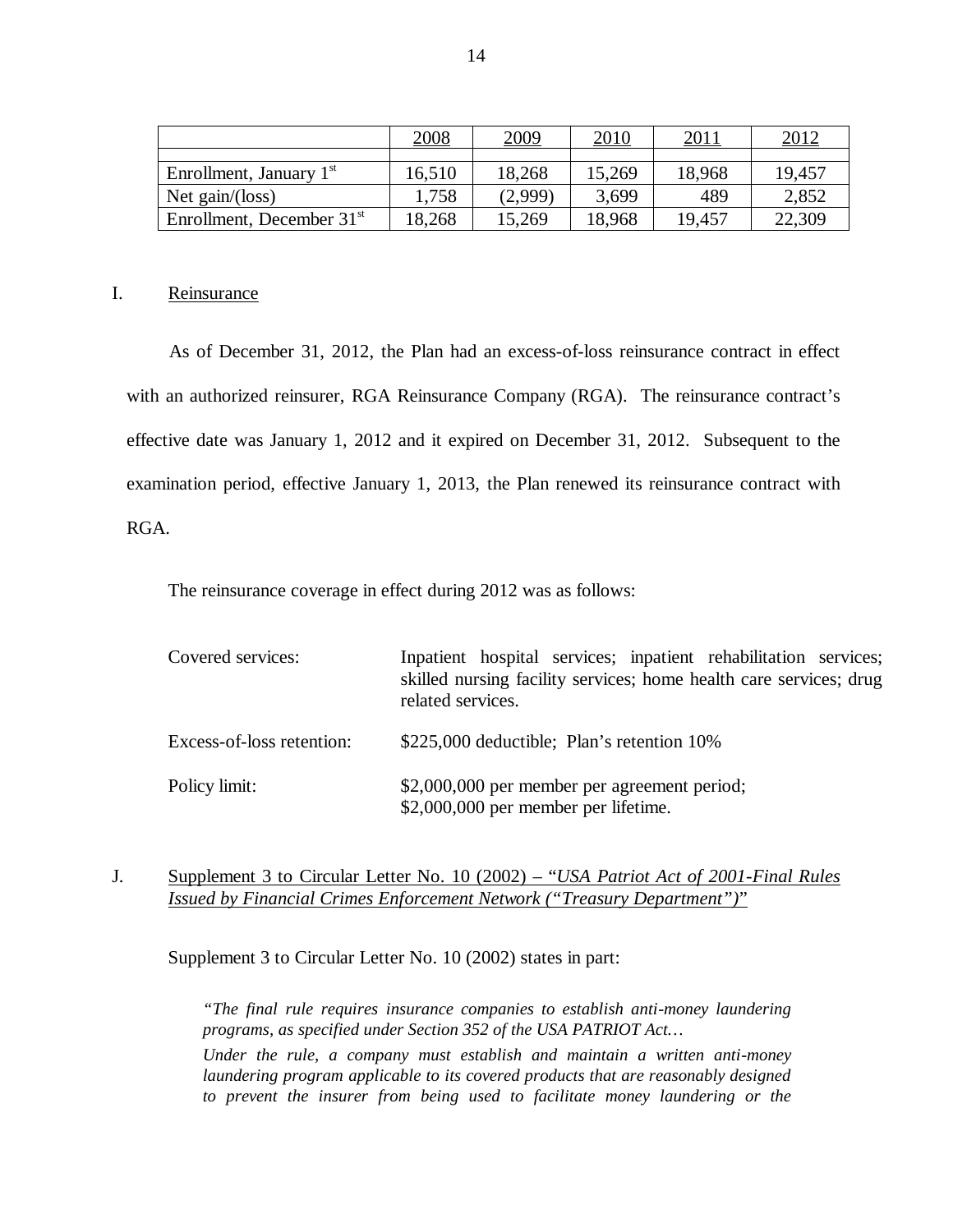<span id="page-16-0"></span>financing of terrorist activities. The program must be approved by senior management and at a minimum: (i) incorporate policies, procedures, and internal  *controls based on the company's assessment of its money laundering risks, including provisions integrating the company's agents and brokers into its anti-money*  laundering program; (ii) designate a compliance officer responsible for ensuring  *that the program is implemented effectively; (iii) establish an ongoing training program for appropriate persons concerning their responsibilities under the program; and (iv) establish an independent audit function to test programs…"* 

 Section 352 of the USA PATRIOT ACT - "*Establishing Anti-Money Laundering Program*s", requires all financial institutions, including all insurance companies, to establish an anti-money laundering program.

 money laundering program, as specified by the Circular Letter. For the examination period, it was noted that the Plan failed to establish a formal anti-

It is recommended that the Plan comply with the requirements of Circular Letter No. 10

(2002) by establishing a formal anti-money laundering program.

### K. **Investment activities**

Section 1411(a) of the New York Insurance Law states:

 "No domestic insurer shall make any loan or investment, except as provided in subsection (h) hereof, unless authorized or approved by its board of directors or a committee thereof responsible for supervising or making such investment or loan. The committee's minutes shall be recorded and a report submitted to the board of directors at its next meeting."

 For the examination period under review, the Plan had an Investment Committee ("IC"). Upon review of the Plan's IC's minutes, it was noted that the Investment Committee did not approve any of the Plan's investment transactions, but only monitored the performance of the Plan's investment portfolio.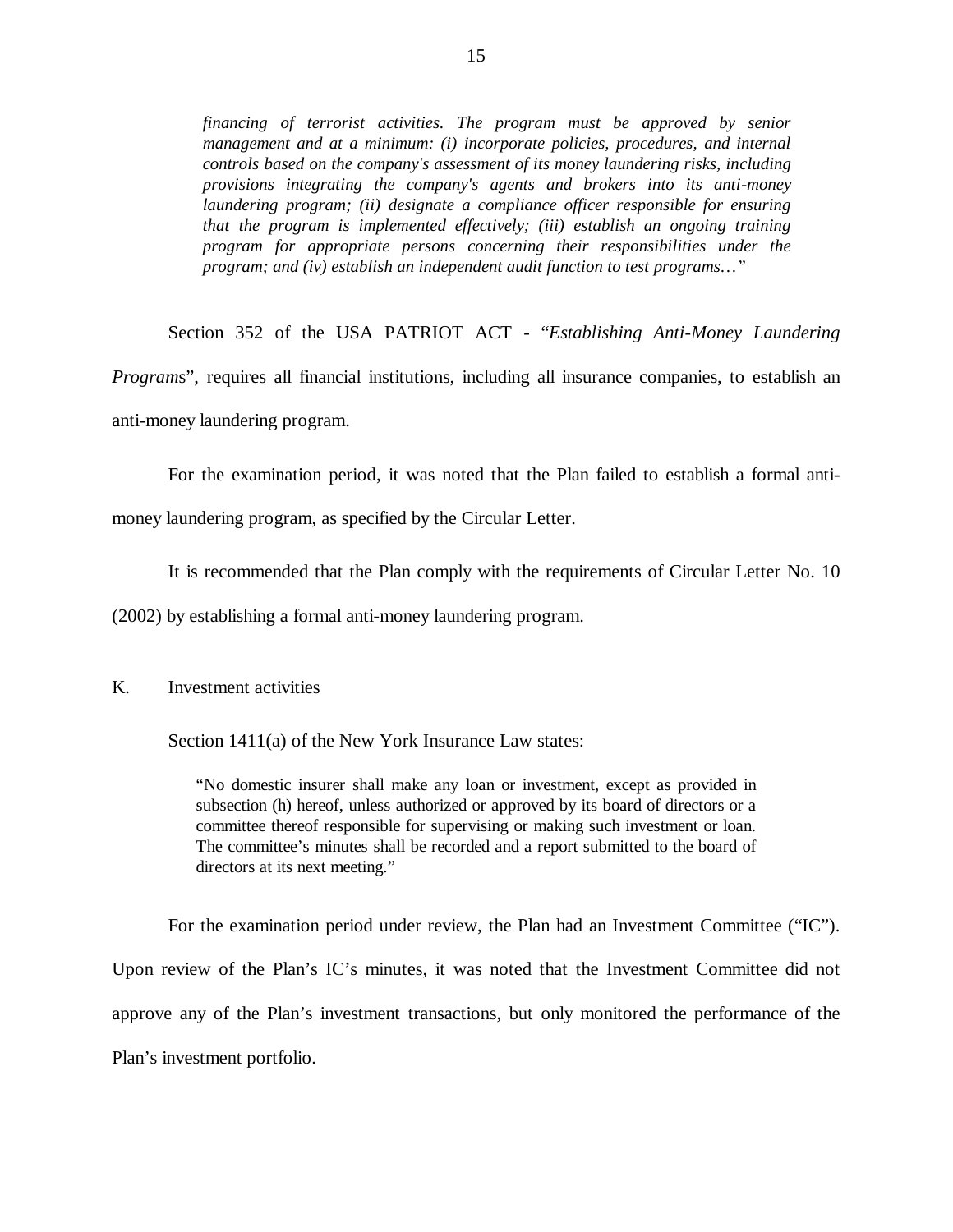<span id="page-17-0"></span> Law by having its Board of Directors or Investment Committee approve all investment transactions made by the Plan. It is recommended that the Plan comply with Section 1411(a) of the New York Insurance

 Additionally, it is recommended that such investment transactions be reflected in the Investment Committee's minutes and a report detailing such transactions be submitted to the Board of Directors at the next applicable meeting.

### L. Accounts and Records

 During the course of the examination it was noted that the Plan's treatment of certain items was not in accordance with Statutory Accounting Principles, annual statement instructions and/or Department guidelines. The examiner also noted several deficiencies in the Plan's system of accounts, records and internal controls. A description of such items is as follows:

 $1<sup>1</sup>$  Plan and ceased operations on the same day. The examination revealed that as of December 31, 2012, the Deed of Trust account of Homefirst, Inc. remained under the name and Employer Identification Number ("EIN") of Homefirst, Inc. Such Deed of Trust should have been changed to Elderplan's corporate name. 1. On January 1, 2011, Homefirst, Inc., another MJHS participating entity, merged into the

 It is recommended that the Plan combine Homefirst, Inc.'s Deed of Trust account with Elderplan's Deed of Trust account to reflect the merged entity.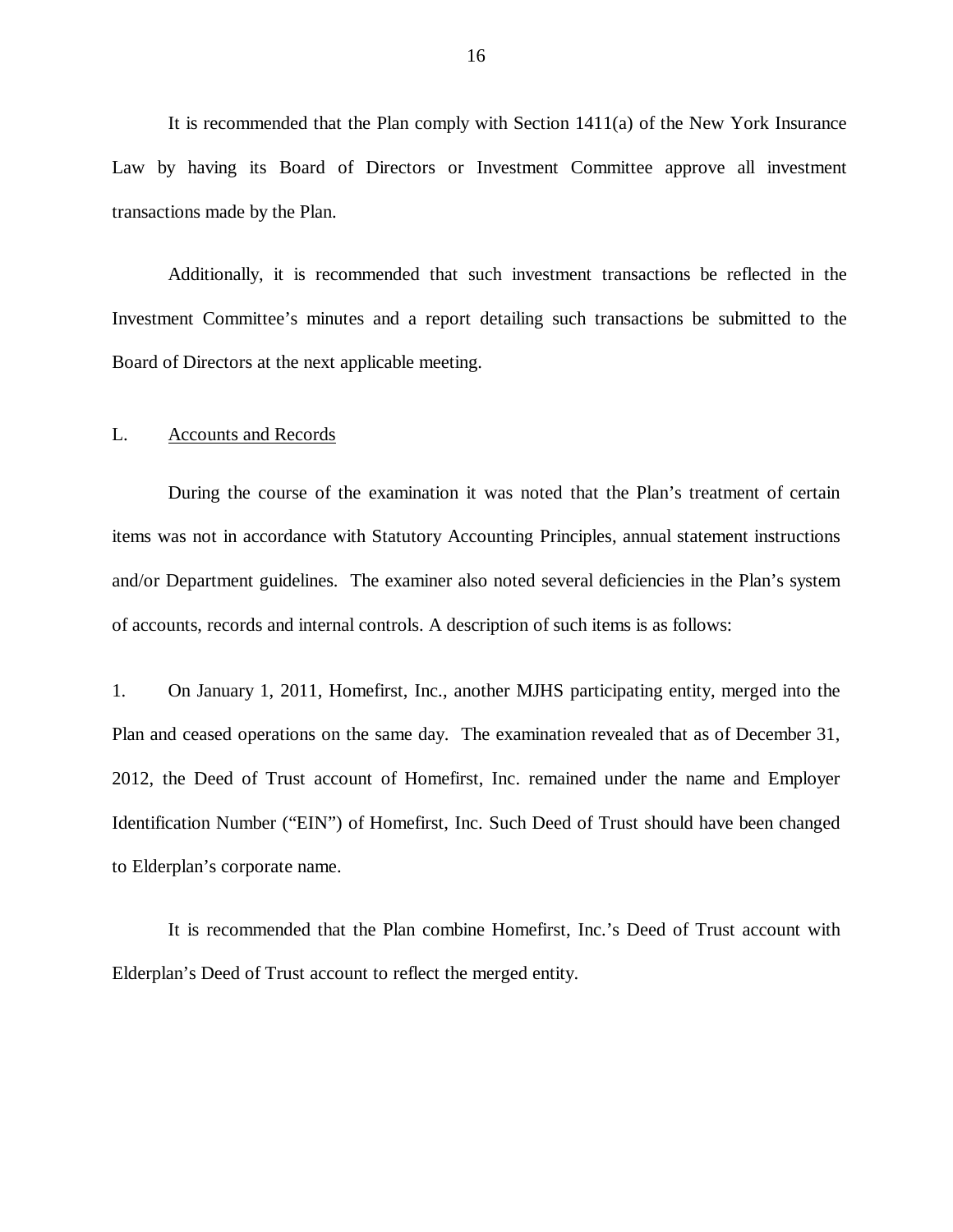$\overline{2}$ . 2. The NAIC's Health Annual Statement Instructions state in part:

> *"...Provide a detailed explanation of the by-state and territory allocation of premium and other considerations used by the reporting entity. The*  explanation should be detailed enough to determine compliance with state *laws and regulations..."*

 It should be noted that the Plan failed to comply with the abovementioned instructions when it did not include a detailed explanation, by-state and territory, of the basis premium allocation in the footnote of Schedule T of its filed annual statement.

 It is recommended that the Plan comply with the NAIC annual statement instructions by including all of the required information in the footnote of its filed Schedule T.

3. The NAIC's Health Annual Statement Instructions states in part:

 *"…A Summary Page shows a reconciliation with Schedule H for Individual, Group*  and Credit policies separately and in total for companies filing the Life, Accident  *and Health, Fraternal and Property/Casualty Annual Statement, and a reconciliation of these policies in total only with the specified exhibits of the Health Annual Statement for companies filing that statement…"* 

 The Plan's Summary Page of its filed Accident and Health Policy Experience Exhibit for 2012 failed to include a reconciliation with Schedule H of the Plan's Individual and Group policies in total; the Exhibit was left completely blank.

 by completing the Accident and Health Policy Experience Exhibit in accordance with the Instructions. It is recommended that the Plan comply with the NAIC's Annual Statement Instructions

Instructions.<br>4. Section 310(a)(2) of the New York Insurance Law states in part:

 *"Any examiner authorized by the superintendent shall be given convenient*  access... to books, records, files, securities and other documents of such  *insurer… which are relevant to the examination…"*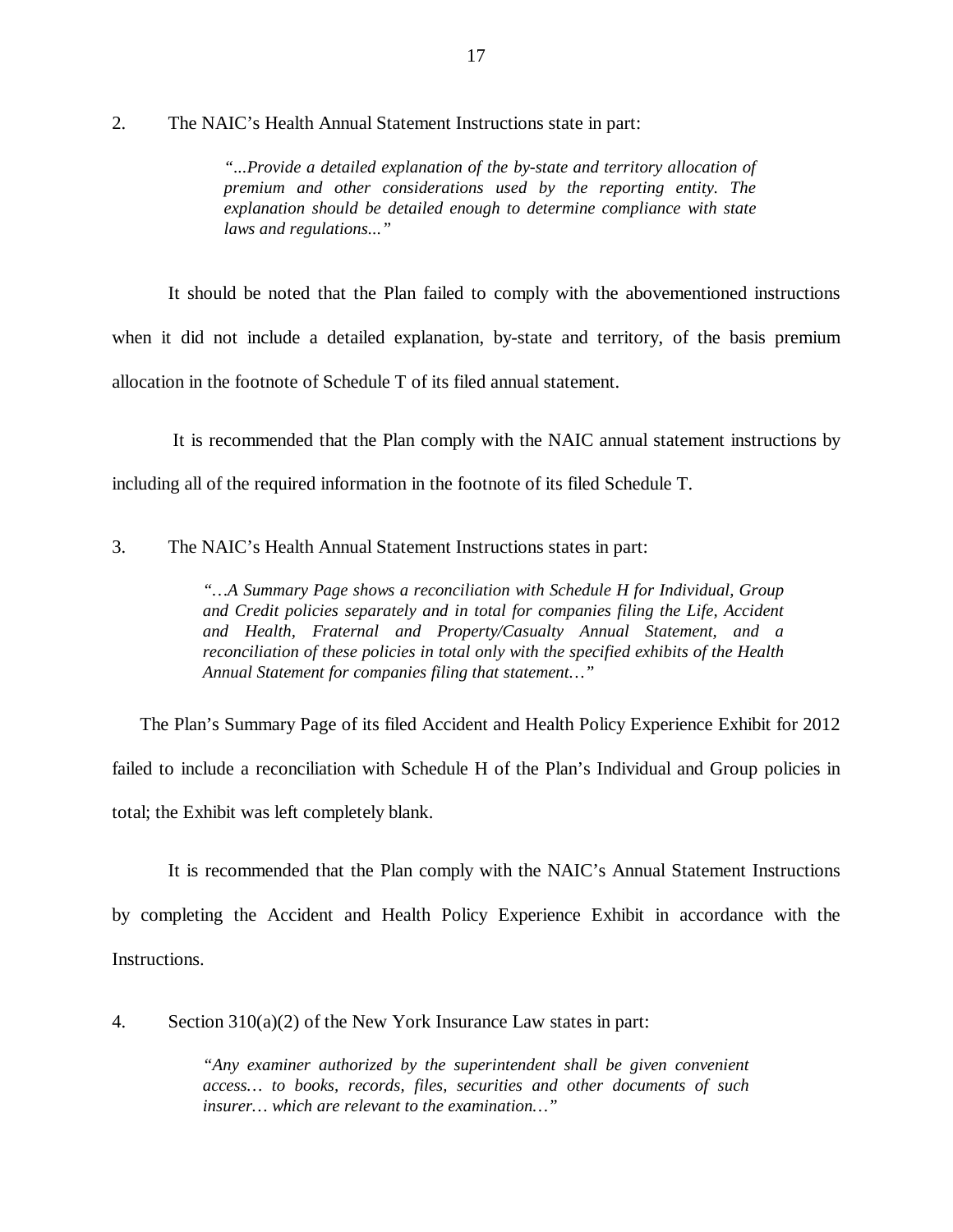Part 89.11 of Insurance Regulation No. 118 (11 NYCRR 89.11) states in part:

 *"Every company shall require the CPA to make available for review by department examiners, all work papers prepared in the conduct of the CPA's audit and any communications related to the audit between the CPA and the*  company, at the offices of the company, at the department, or at any other  *reasonable place designated by the superintendent..."* 

 During the examination period, the Plan utilized the services of Loeb and Troper LLP as its CPA. When requesting the CPA's work papers, the examiner was often told that some of the requested work papers were related to planning work or were proprietary work papers, and as such they could not be provided to the examiner. As a result, a significant portion of the CPA's work papers were not initially provided. The complete set of work papers was finally provided after the examiner's repeated requests, but the delay affected the progress of the examination.

 New York Insurance Law and Part 89.11 of Insurance Regulation No. 118 by making available for review all CPA work papers requested by the examiner. It is recommended that the Plan comply with the requirements of Section  $310(a)(2)$  of the

5. Part 89.5(e)(2) of Insurance Regulation No. 118 (11 NYCRR 89.5(e)(2)) states:

 *"The company shall attach a statement to its audited annual financial statement, when filed, that the CPA does not function in the role of management, does not audit his or her own work, and does not serve in an advocacy role for the company."* 

 The Plan failed to comply with the requirements of Part 89.5(e)(2) of Insurance Regulation No. 118, when it did not provide the aforementioned statement with its audited annual financial statement.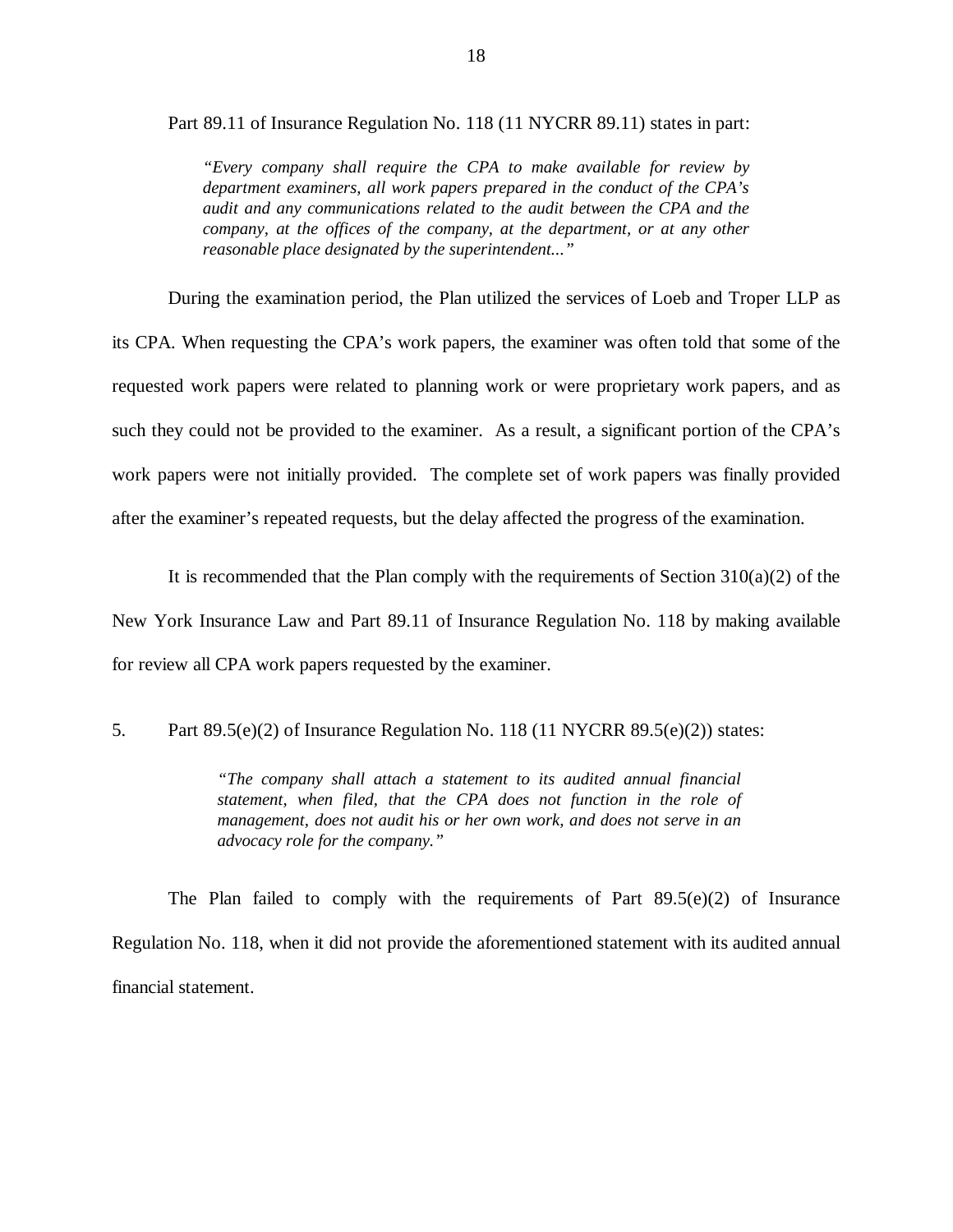It is recommended that the Plan comply with Part 89.5(e)(2) of Insurance Regulation No. 118 by attaching a statement to its audited annual financial statement with respect to its CPA's role.

6. Part 89.12(e) of Insurance Regulation No. 118 (11 NYCRR 89.12(e)) states:

 *"The company shall give written notice to the superintendent of the selection of its audit committee within 30 days of the effective date of this*  Part and within 30 days of any change in membership of the audit  *committee. The notice shall include a description of the reason for the change."* 

 Elderplan established an Audit Committee of five (5) members in 2010, comprised of Board members, Executive and senior management and a Plan beneficiary (an enrollee representative). Additionally, in 2012, one member of the Audit Committee was replaced. The Plan failed to provide the written notice of both the establishment of the Audit Committee and the change in membership to the Department as required by the abovementioned Regulation.

 118 by providing the required notice to the Department. It is recommended that the Plan comply with Part 89.12(e) of Insurance Regulation No.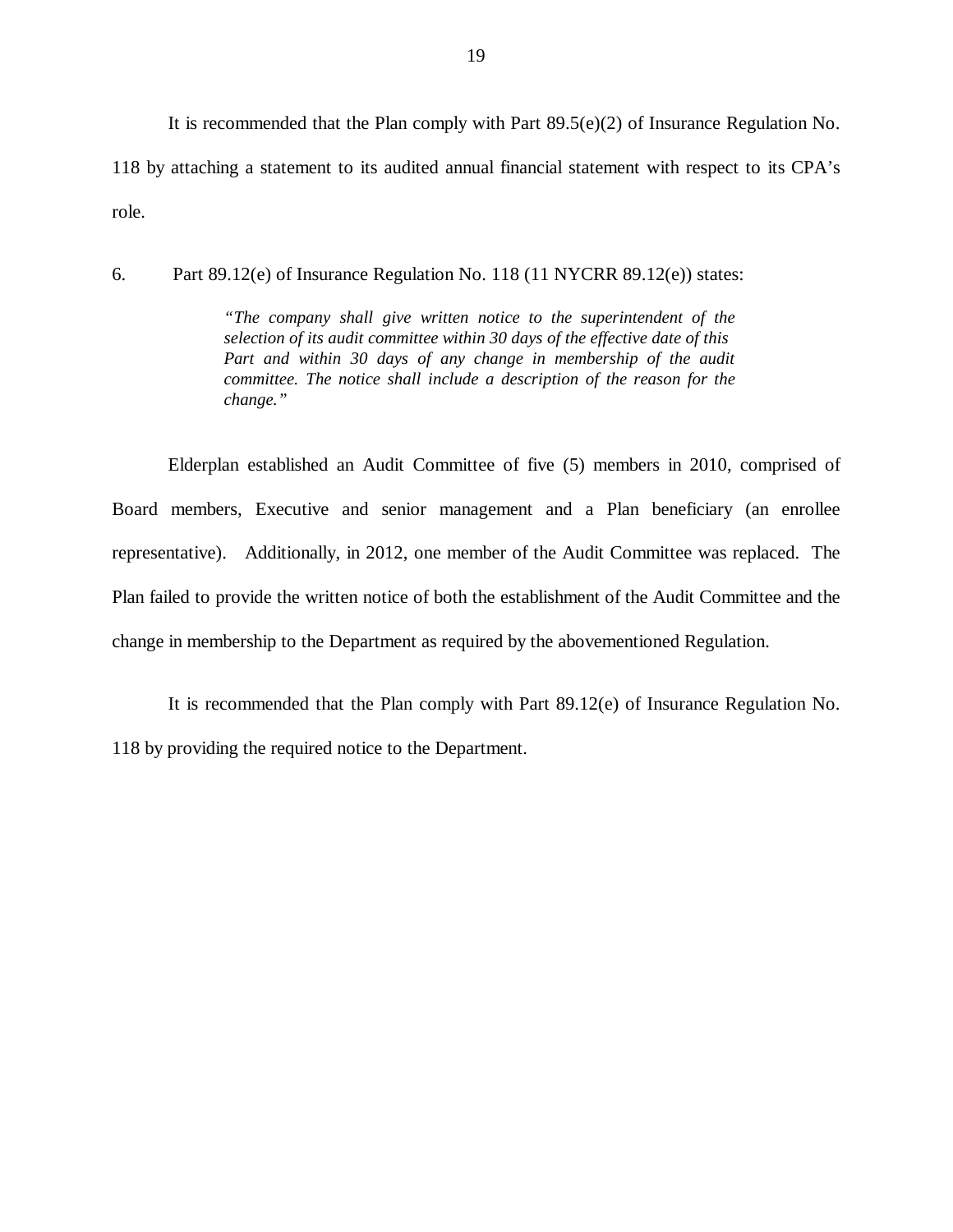### **3. FINANCIAL STATEMENTS**

### <span id="page-21-0"></span>A. **Balance Sheet**

 The following statements show the assets, liabilities, and surplus as of December 31, 2012, as contained in the Plan's 2012 filed annual statement, a condensed summary of operations and a reconciliation of the surplus account for each of the years under review. The examiner's review of a sample of transactions did not reveal any differences which materially affected the Plan's financial condition as presented in its financial statements contained in the December 31, 2012 filed annual statement.

### Independent Accountants

 The firm of Loeb & Troper, LLC was retained by the Plan to audit the Plan's combined statutory basis statements of financial position as of December 31st of each year in the examination period, and the related statutory-basis statements of operations, surplus, and cash flows for the year then ended.

Loeb & Troper, LLC concluded that the statutory financial statements presented fairly, in all material respects, the financial position of the Plan at the respective audit dates. Balances reported in these audited financial statements were reconciled to the corresponding years' annual statements with no discrepancies noted.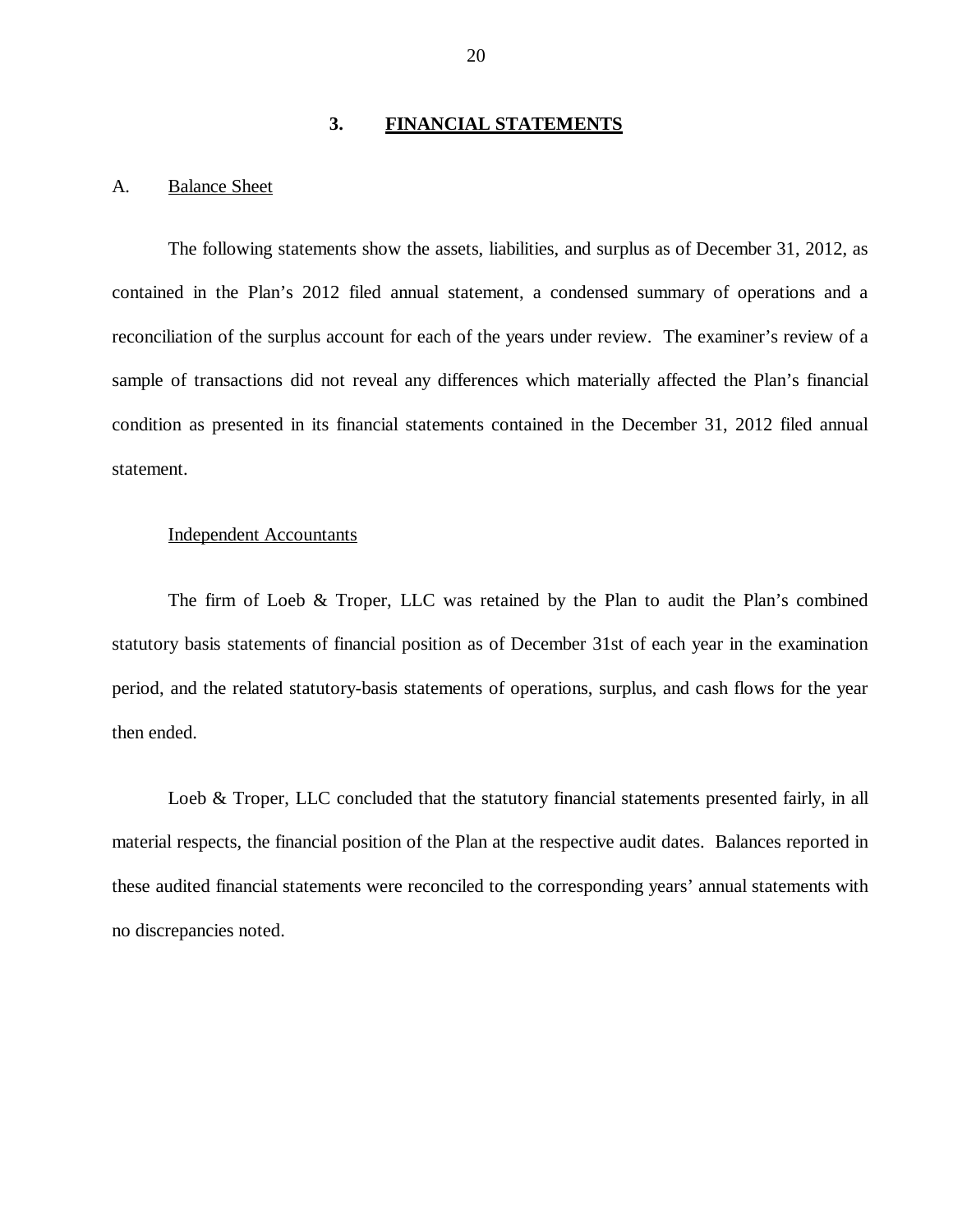| <b>Assets</b>                                              | Examination      | Plan          | Surplus<br>Increase/<br>(Decrease) |
|------------------------------------------------------------|------------------|---------------|------------------------------------|
| <b>Bonds</b>                                               | \$<br>77,761,630 | \$77,761,630  |                                    |
| Common stock                                               | 8,625,261        | 5,964,850     | 2,660,411                          |
| Cash and short-term investments                            | 31,039,292       | 33,699,703    | (2,660,411)                        |
| Receivables for securities                                 | 2,345,088        | 2,345,088     |                                    |
| Investment income due and accrued                          | 168,136          | 168,136       |                                    |
| Uncollected premiums and agents balances in                |                  |               |                                    |
| course of collection                                       | 25,841,041       | 25,841,041    |                                    |
| Accrued retrospective premiums                             | 4,747,412        | 4,747,412     |                                    |
| Amounts receivable relating to uninsured plans             | 177,510          | 177,510       |                                    |
| Electronic data processing equipment and software          | 139,082          | 139,082       |                                    |
| Receivables from parent, subsidiaries and affiliates       | 181,078          | 181,078       |                                    |
| <b>Total assets</b>                                        | \$151,025,530    | \$151,025,530 | $\overline{0}$                     |
| <b>Liabilities</b>                                         |                  |               |                                    |
| Unpaid claims                                              | 54,420,211       | 54,420,211    |                                    |
| Unpaid claims adjustment expenses                          | 2,536,056        | 2,536,056     |                                    |
| Aggregate health policy reserves                           | 4,657,339        | 4,657,339     |                                    |
| General expenses due and accrued                           | 8,423,177        | 8,423,177     |                                    |
| Amounts withheld or retained for the accounts of<br>others | 744,881          | 744,881       |                                    |
| Amount due to parent, subsidiaries and affiliates          | 1,292,761        | 1,292,761     |                                    |
| Payable for securities                                     | 4,481,393        | 4,481,393     |                                    |
| Liability for amounts held under uninsured plans           | 1,884,273        | 1,884,273     |                                    |
| Aggregate write-ins for other liabilities                  | 122,912          | 122,912       |                                    |
| <b>Total liabilities</b>                                   | 78,563,003<br>\$ | \$78,563,003  |                                    |
| <b>Capital and Surplus</b>                                 |                  |               |                                    |
| Gross paid-in and contributed surplus                      | 5,000,000        | 5,000,000     |                                    |
| Contingent reserve NYS                                     | 41,044,610       | 41,044,610    |                                    |
| Unassigned funds (surplus)                                 | 26,417,917       | 26,417,917    |                                    |
| Total capital and surplus                                  | 72,462,527       | 72,462,527    |                                    |
| Total liabilities, capital and surplus                     | \$151,025,530    | \$151,025,530 |                                    |

 **Note 1**: The Plan is a nonprofit cooperation as defined by Section 501(c)(3) of the Internal Revenue Code and is exempt from federal income tax.

 **Note 2**: The Internal Revenue Service ("IRS") did not audit the tax returns filed by the Plan for the period under examination. The examiner is unaware of any potential exposure of the Plan to any further assessment, and no liability has been established herein relative to such contingency.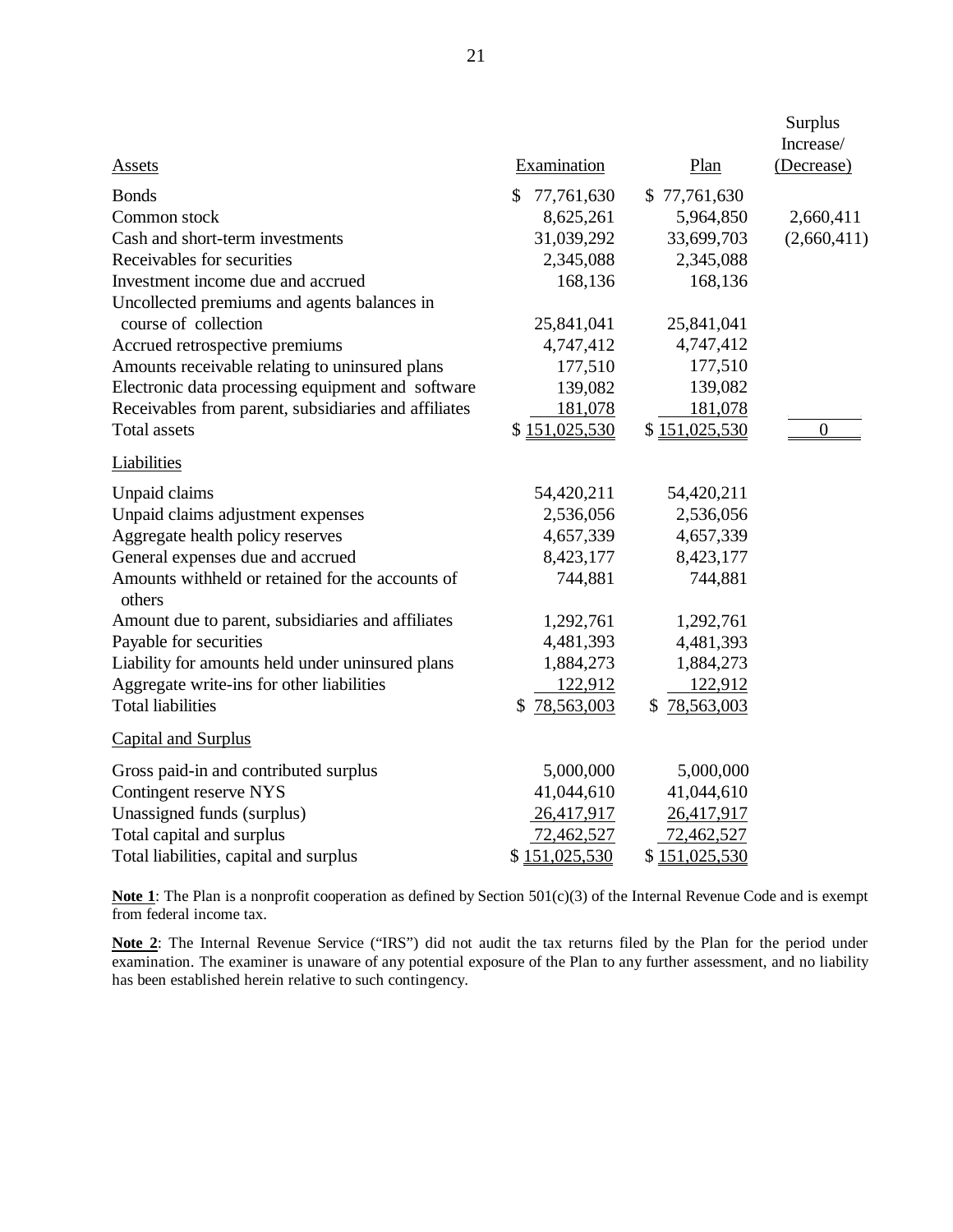### <span id="page-23-0"></span>B. Statement of Revenue and Expenses and Capital and Surplus

 Capital and surplus decreased by \$7,424,235 during the five-year examination period, January 1, 2008 through December 31, 2012, detailed as follows:

## Revenue

| Net premium income                                   | \$1,744,760,834 |                    |
|------------------------------------------------------|-----------------|--------------------|
| Total revenue                                        |                 | \$1,744,760,834    |
| <b>Hospital and medical expenses</b>                 |                 |                    |
| Hospital/medical benefits                            | \$681,097,958   |                    |
| Other professional services                          | 515,575,064     |                    |
| Emergency room and out-of-area                       | 187,469,685     |                    |
| Prescription drugs                                   | 111,342,937     |                    |
| Net reinsurance recoveries                           | (3,796,244)     |                    |
| Total hospital and medical expenses                  | \$1,491,689,400 |                    |
| Administrative expenses                              |                 |                    |
| Claims adjustment expenses                           | 125,090,632     |                    |
| General administrative expenses                      | 164, 173, 712   |                    |
| Increase in reserve for life and accident and health |                 |                    |
| contracts                                            | 4,657,339       |                    |
| Total underwriting expenses                          |                 | \$1,785,611,083    |
| Net underwriting loss                                |                 | \$<br>(40,850,251) |
| Net investment gain                                  |                 | 17, 132, 471       |
| Net loss                                             |                 | (23,717,778)       |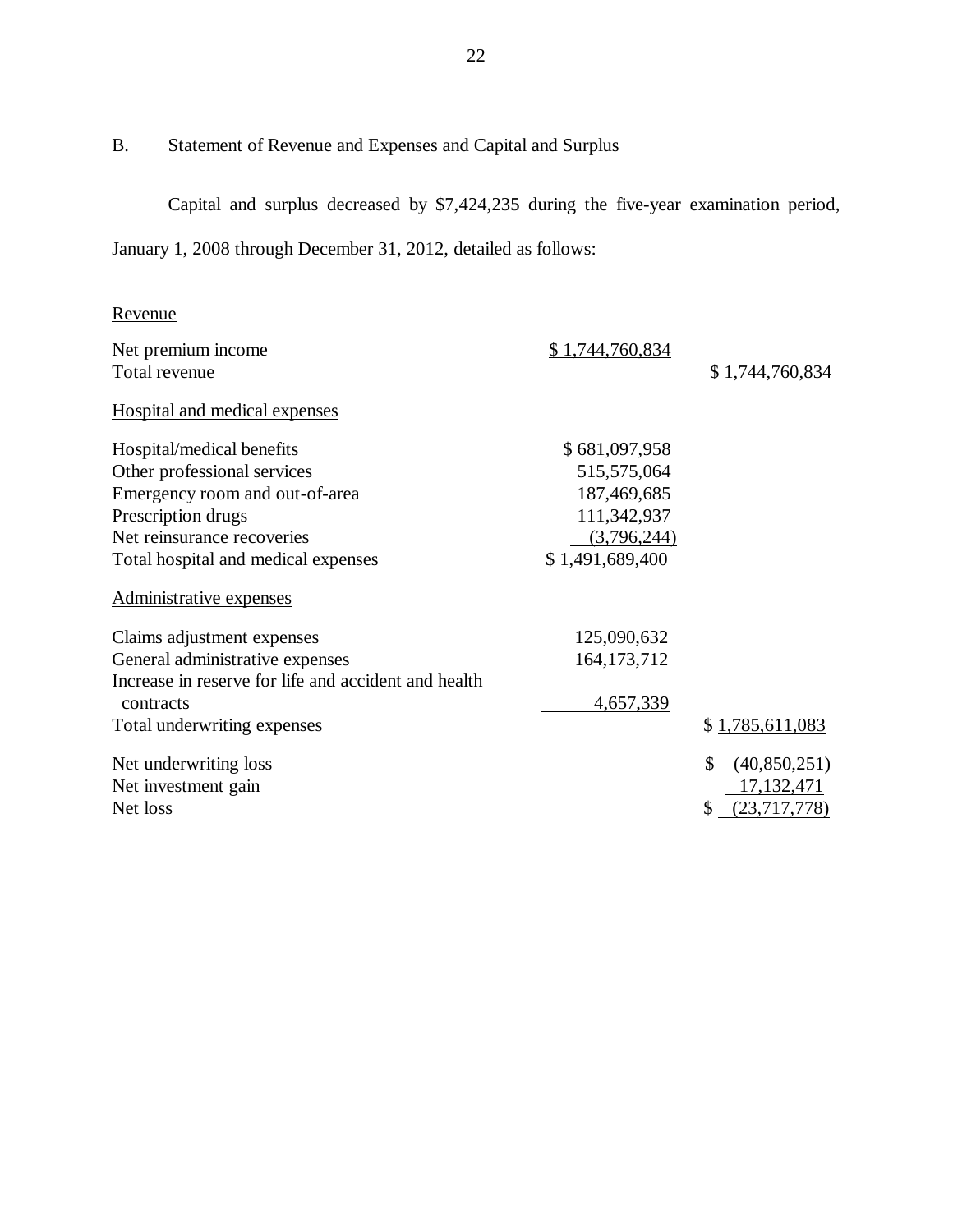### Changes in Capital and Surplus

 Capital and surplus per report on examination, as of December 31, 2007 \$ 79,886,762

|                                                        | Gains in<br><b>Surplus</b> | Losses in<br><b>Surplus</b> |              |
|--------------------------------------------------------|----------------------------|-----------------------------|--------------|
| Net loss                                               |                            | \$23,717,778                |              |
| Change in non-admitted assets                          |                            | 6,253,778                   |              |
| Change in net unrealized capital losses                |                            | 5,603,542                   |              |
| Aggregate write-ins for gains and losses<br>in surplus |                            | 6,800,000                   |              |
| Retroactive effect of the merger*                      | \$34,950,863               |                             |              |
| Net decrease in capital and surplus                    |                            |                             | (7,424,235)  |
| Capital and surplus per report on examination,         |                            |                             |              |
| as of December 31, 2012                                |                            |                             | \$72,462,527 |

 **\*Note:** The 2011 financial statement was restated to reflect the merger with Homefirst, Inc. ("HF") which was accounted for as a statutory merger. The 2011 statutory financial statement illustrated the retroactive effect of the merger and included the combined operations of the Plan and HF for all periods presented.

### **4. COMMON STOCK**

 The examination amount of \$8,625,261 is \$2,660,441 greater than the amount reported by the Plan in its December 31, 2012 annual statement, for the above captioned account. The difference is due to the reclassification of monies invested by the Plan in money market mutual funds.

The NAIC Annual Statement Instructions for Schedule D-Part 2, Section 2 states in part:

 *"…Shares of all mutual funds, regardless of the underlying security, whether specialized or a mixture of bonds, stock, money market instruments or other type of investments, except those mutual funds as defined in the Purposes and Procedures Manual of the NAIC Securities Valuation Office that are reported in*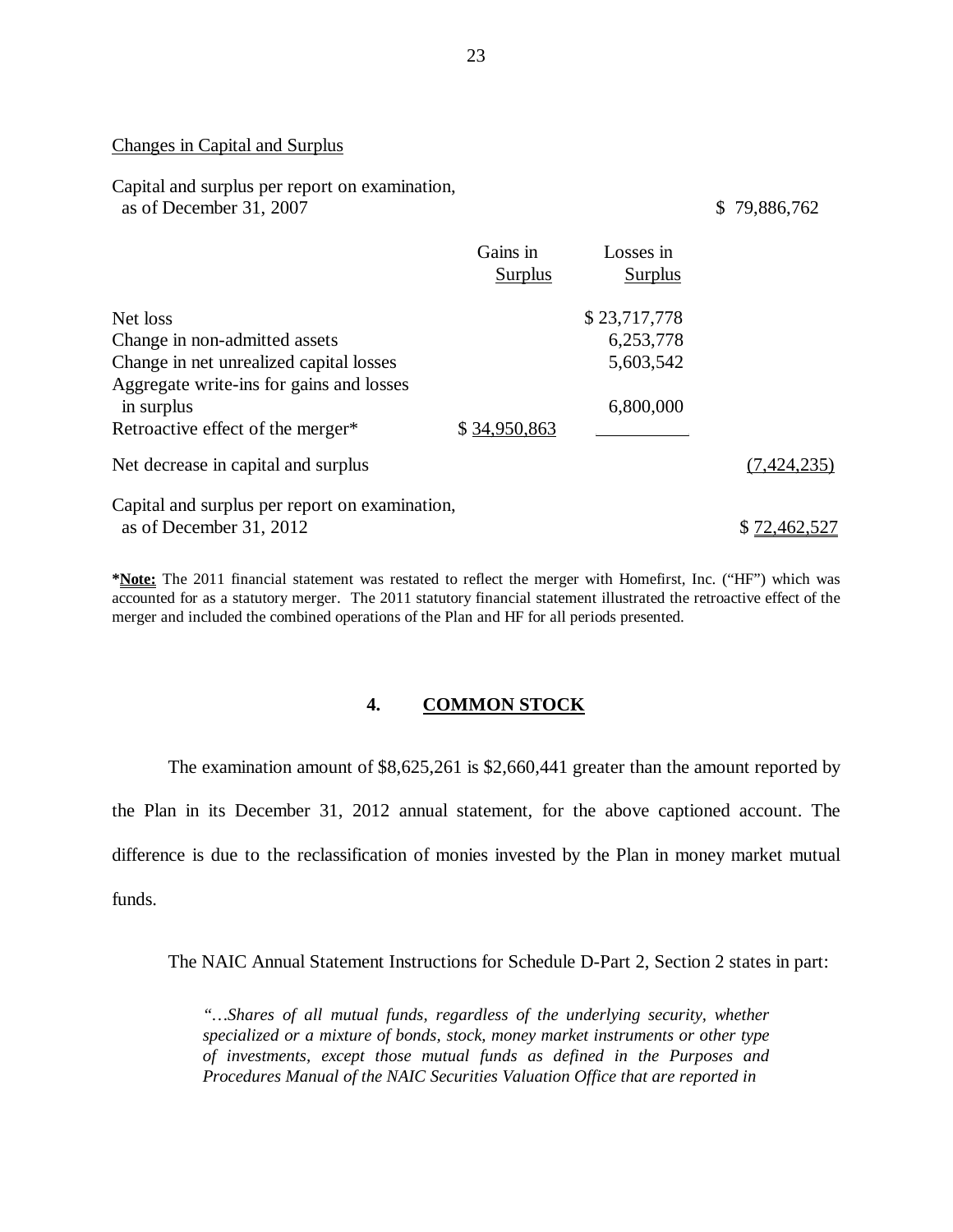<span id="page-25-0"></span>Schedule D, Part 1 or Schedule DA, Part 1, are considered to be shares of  *common stock and should be listed in the appropriate category of Mutual Funds or Money Market Mutual Funds…"* 

 Plan investments in money market mutual funds totaling \$2,660,411 were incorrectly classified as short-term investments.

 It is recommended that the Plan comply with the provisions of Schedule D-Part 2, Section 2 of the NAIC's Annual Statement Instructions by classifying investments in money market mutual funds as "common stock", in its filed annual statements.

### **5. CASH AND SHORT-TERM INVESTMENTS**

 The examination amount of \$31,039,262 is \$2,660,441 less than the amount reported by the Plan on its December 31, 2012 annual statement for the above captioned account. The difference is due to reclassification of monies invested by the Plan in money market mutual funds, as indicated in Section 4 of this report.

### **6**. **MARKET CONDUCT ACTIVITIES**

 In the course of this examination, a review was made of the manner in which the Plan conducts its business and fulfills its contractual obligations to policyholders and claimants.

 In determining the scope of this review, the examiner took into consideration the Plan's lines of business, Medicare and MLTC, which fall under the purview of CMS' requirements and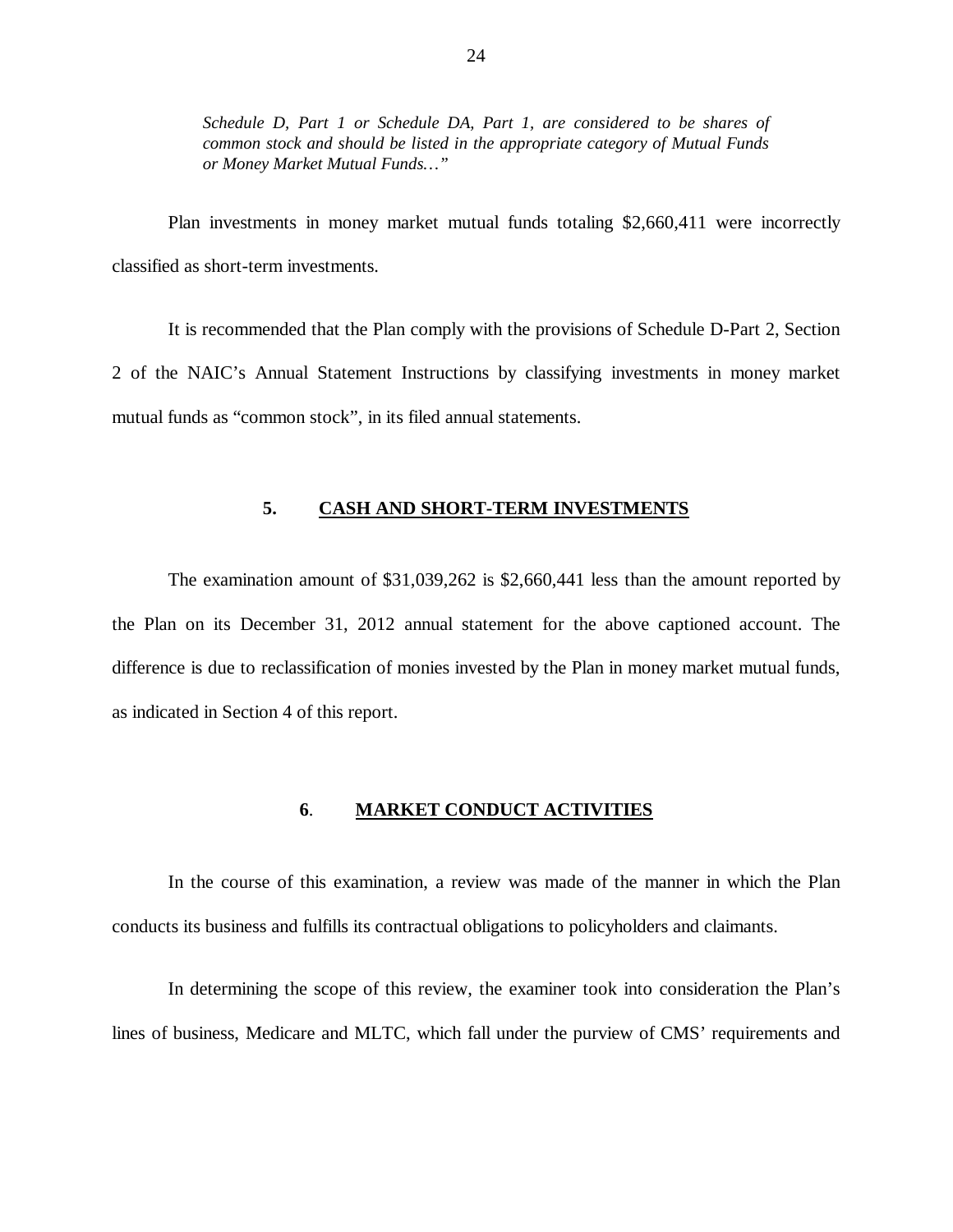requirements of the Department of Health, as opposed to the statutory jurisdiction of the Departments of Financial Services. Thus, the market conduct review was limited.

The review was directed at the practices of the Plan in the following areas:

- A. Claims processing
- B. Compliance with Circular Letter No. 11 (1978) and Department Regulation No. 64 (11 NYCRR 216.4)

### $A<sub>1</sub>$ Claims Processing

 The Plan receives its claims both electronically (EDI) and by paper (mailed using the US Post Office). Approximately 50% of all claims were submitted electronically in 2012. For electronically submitted claims, the Plan utilized the service of TransSend as a clearing house. Electronic claims were processed by Elderplan using the Managed Care Optimizer ("MCO") claims system.

 A review of the Plan's claims practices and procedures was performed using a statistical sampling methodology covering claims processed during the period January 1, 2012 through December 31, 2012, in order to evaluate the overall accuracy and compliance of the Plan's claims processing environment. It should be noted that although there were some financial and procedural errors discovered with regards to Plan's claims, the errors were immaterial in nature and warranted no further review.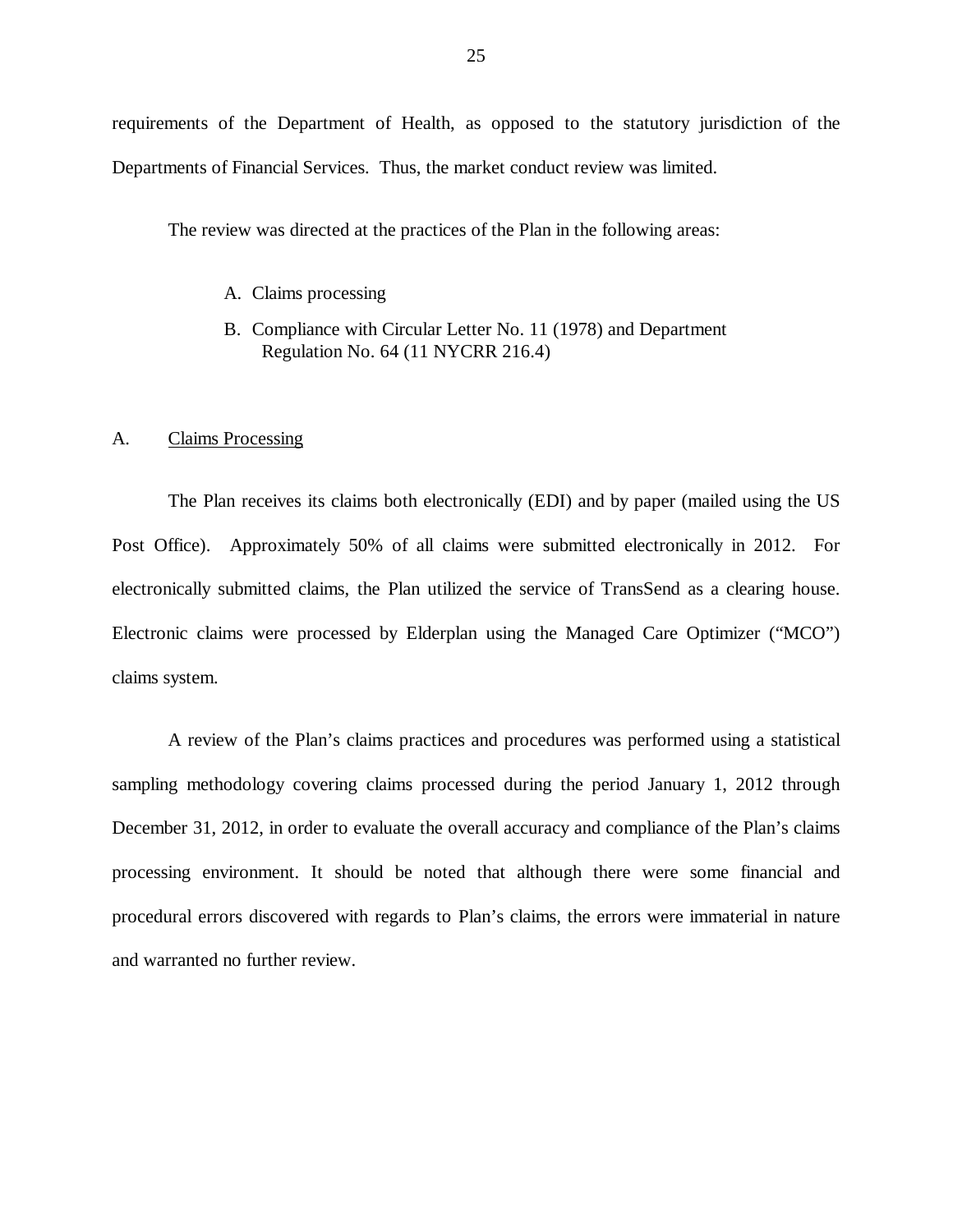### B. Compliance with Circular Letter No. 11 (1978) and Insurance Regulation No. 64 (11) NYCRR 216.4)

Department Circular Letter No. 11 (1978) states in part:

 *"…As part of its complaint handling function, the company's consumer services department will maintain an ongoing central log to register and monitor all complaint activity. The log should be kept in a columnar form and list the following…* 

- *5. The person in the company with whom the complainant has been dealing.*
- *6. The person within the company to whom the matter has been referred for review…*
- *8. Bearing in mind the appropriate regulation mandating timely substantive replies, the dates of correspondence to the Insurance Department's Consumer Services Bureau.*
- *A. The acknowledgement (if any)…*
- *C. The chronology of further contacts with this Department."*

It should be noted that the Plan's complaint log failed to include items 5, 6 & 8 above.

It is recommended that the Plan comply with the provisions of Circular Letter No. 11

(1978) by including all of the required items in its complaint log.

Insurance Regulation No. 64 (11 NYCRR 216.4) states in part:

 *"(a) Every insurer, upon notification of a claim, shall, within 15 business days, acknowledge the receipt of such notice. Such acknowledgment may be in writing. If an acknowledgment is made by other means, an appropriate notation shall be made in the claim file of the insurer. Notification given to an agent of an insurer shall be notification to the insurer. If notification is given to an agent of an insurer, such agent may acknowledge receipt of such notice. Unless otherwise provided by law or contract, notice to an agent of an insurer shall not be notice to the insurer if such agent notifies the claimant that the agent is not authorized to receive notices of claims.* 

 *(b) An appropriate reply shall be made within 15 business days on all other pertinent communications."*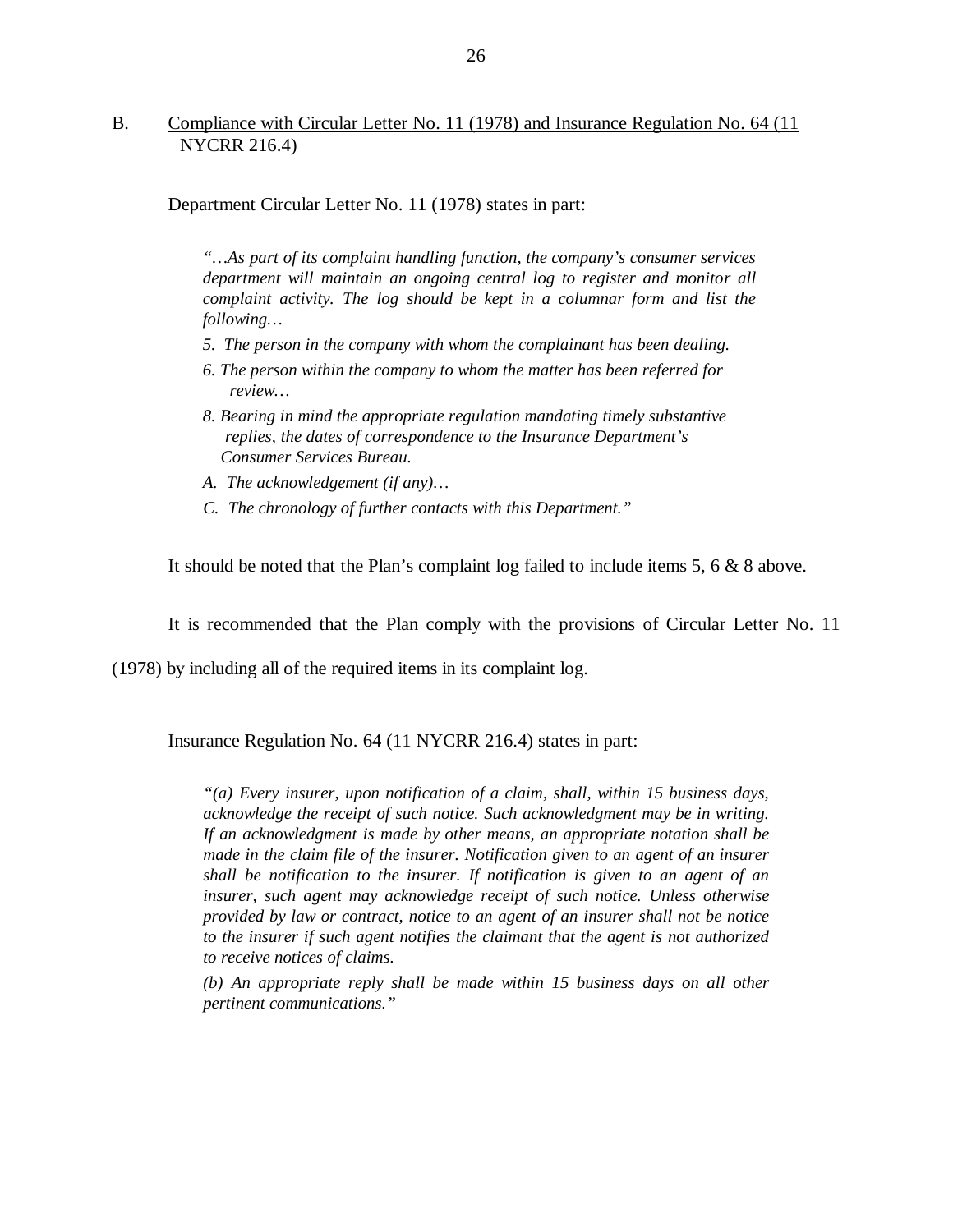During 2012, the Department's Consumer Assistance Unit ("CAU") received thirty-seven (37) complaints against the Plan. Upon receiving a complaint, the Department furnished the Plan with a letter requiring the Plan to respond to the Department within fifteen (15) business days. The examiner selected a sample of fifteen (15) complaint files and found that in three (3) cases the Plan failed to respond to the CAU's inquiry within fifteen (15) business days.

 to the Department's inquiries within fifteen (15) business days. It is recommended that the Plan comply with Insurance Regulation No. 64 by responding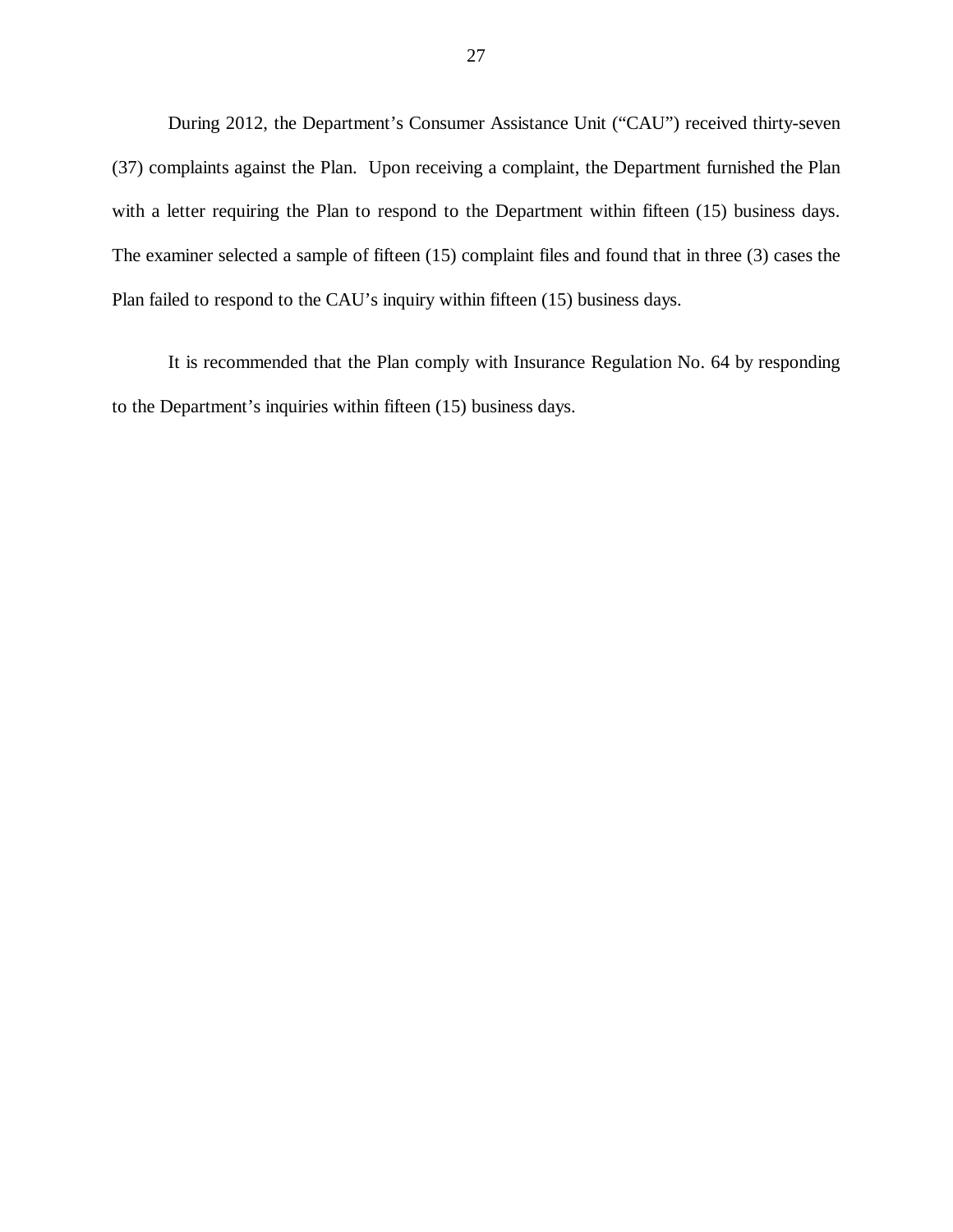### <span id="page-29-0"></span> **7. COMPLIANCE WITH PRIOR REPORT ON EXAMINATION**

 The previous report on examination as of December 31, 2007 contained eight (8) comments and recommendations (page numbers refer to the prior report on examination):

### **ITEM NO. PAGE NO.**

### Management and Controls

1. board meetings they are eligible to attend be removed or replaced.  *The Plan has complied with this recommendation.*  It is recommended that any director who attends less than 50% of the 6

Circular Letter No. 9 (1999) – Adoption of Procedure Manuals

 $\overline{2}$ . in Circular Letter No. 9 (1999). It is recommended that the Plan's board obtain the certifications cited  $\frac{7}{7}$ 

 *The Plan has not complied with this recommendation.* 

 Circular Letter No. 6 (2007) – Disaster Response Plan and Business Continuity Plan Questionnaires

 $3.$  Circular Letter No. 6 (2007) by filing with this Department its Disaster Response Plan, Disaster Response Plan Questionnaire and Business Continuity Plan Questionnaire on an annual basis. It is recommended that the Plan comply with the requirements of 10

 *The Plan has complied with this recommendation.* 

### Accounts and Records

- 4. appropriate line item of the Underwriting and Investment Exhibit.  *The Plan has complied with this recommendation.*  It is recommended that the Plan allocate commission payments to the 11
- 5. Section 101.4(c) of Department Regulation 164 by filing all applicable risk sharing arrangements with this Department for approval. It is recommended that the Plan comply with the requirements of 11

 *The Plan has complied with this recommendation.*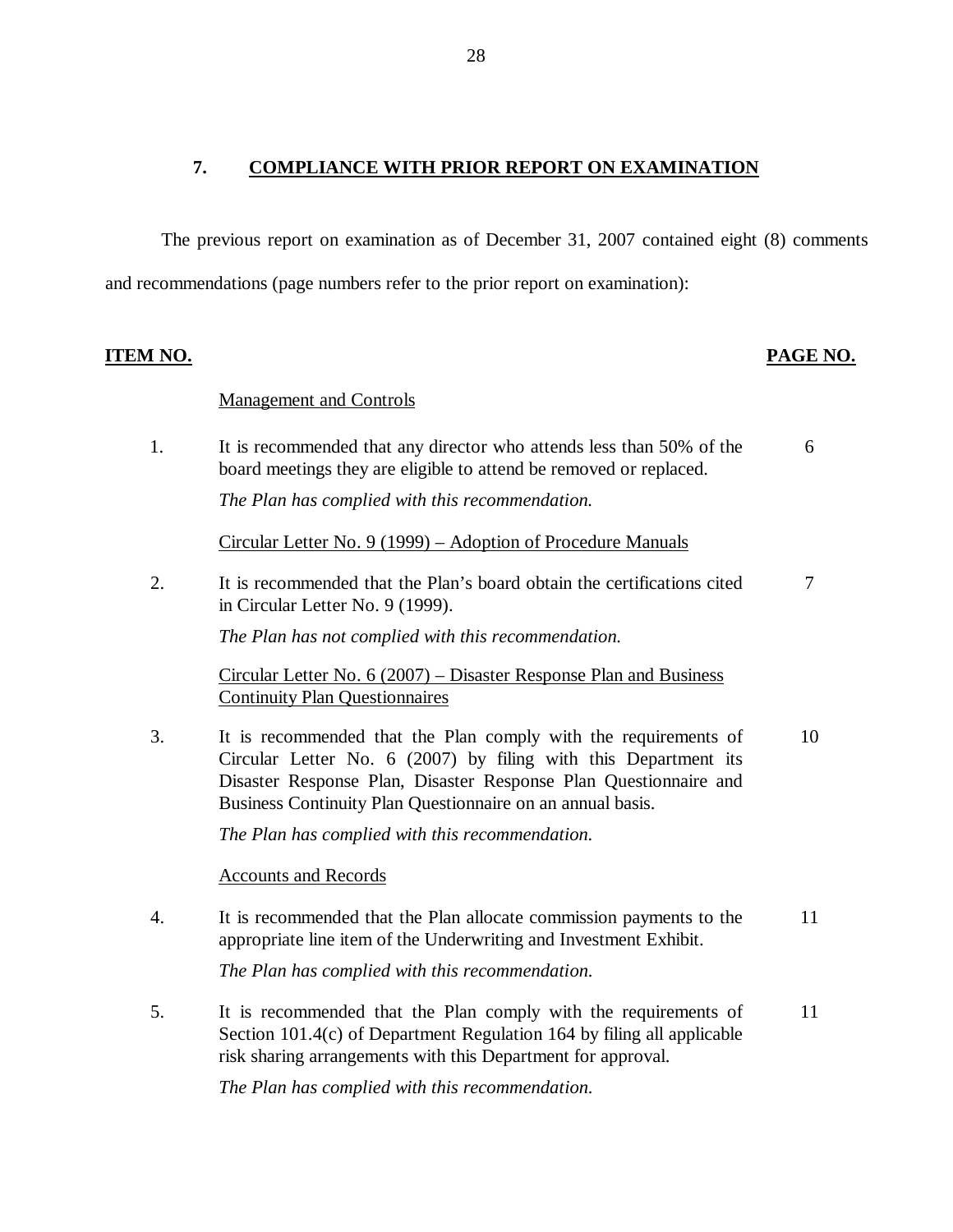### **ITEM NO. PAGE NO.**

### Accounts and Records (cont'd)

 Section 101.9(a)(3) of Department Regulation No. 164 and take the steps necessary to ensure that the IPAs submit their financial statements to the Plan and this Department. 6. It is recommended that the Plan comply with the requirements of 12

 *The Plan has complied with this recommendation.* 

7. Section 101.5(b) of Department Regulation No. 164 and require that contracted IPAs make the requisite deposit, and when applicable, the Plan establish a liability in its financial statements as required by Section 101.4(c) of Department Regulation No. 164. It is recommended that the Plan comply with the requirements of 13

 *The Plan has complied with this recommendation.* 

8. with the instructions for the New York Data Requirements for Health Maintenance Organizations, and that all information contained in its filings with this Department be accurate and complete. It is recommended that the Plan complete Report #13 in accordance 14

 *The Plan has complied with this recommendation.*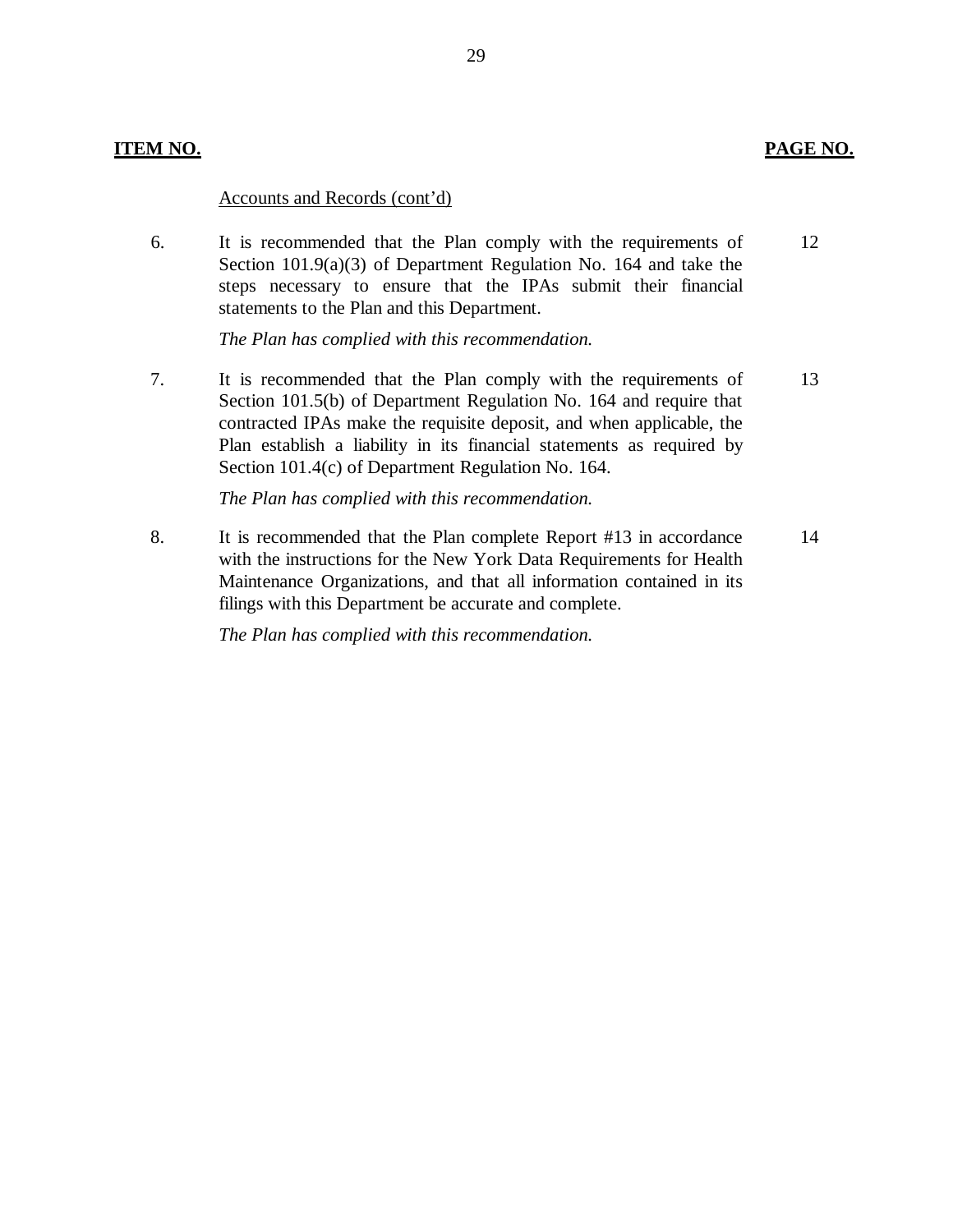### **8. SUMMARY OF COMMENTS AND RECOMMENDATIONS**

### **PAGE NO. PAGE NO.**

8

### A. Management and Controls

 i. It is recommended that the Plan comply with its by-laws by ensuring that no Board member holds more than one Officer position at any given time. 7

### B. Corporate Governance

 interest by having separate individuals perform the duties of oversight of Regulatory Compliance and the duties of oversight of day-to-day management in the same department. It is recommended that Plan avoid any appearance of a conflict of

### C. Enterprise Risk Management

 It is recommended that the Plan comply with the provisions of Circular Letter No. 14 (2011) by adopting a formal Enterprise Risk Management function. 10

### D. **Internal Audit**

- i. It is recommended that the Plan adhere to the standards promulgated by both the Institute of Internal Audit and the Handbook to ensure the independence of the internal audit function. 11
- ii. It is also recommended that Internal Audit Department report directly to the Plan's Board of Directors. 11
- iii. It is recommended that the Plan adhere to the standards of the Institute of Internal Audit by establishing policies and procedures to guide its internal audit activities. 11
- iv. It is recommended that the Plan implement a written audit plan for internal audit activity and require the review and approval of such audit plan by senior management and its Board of Directors. 11
- v. It is recommended as a good business practice that each unit, which receives findings from the Plan's Internal Audit Department, submit a written corrective action plan to the Internal Audit Department and that such plan be monitored until the findings have been remediated. 12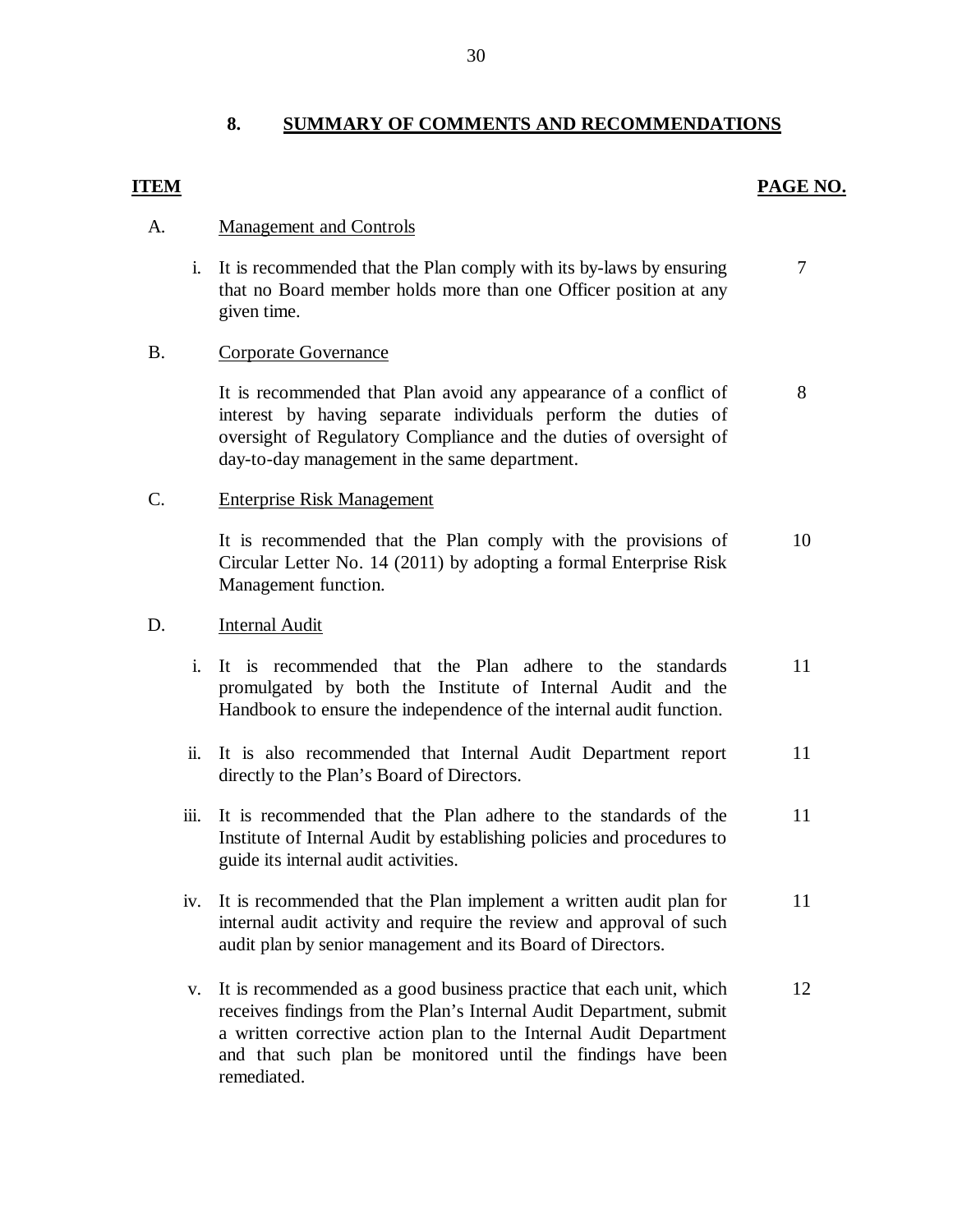### **ITEM PAGE NO.**

## E. Conflict of Interest Policy

- i. It is recommended that the Plan comply with Section 2(b) of its Ethics and Conflict of Interest Policy by having all of its Directors and Officers complete a Conflict of Interest Statement on an annual basis. 13
- ii. It is also recommended that the Plan adopt procedures to ensure that all Directors and Officers complete a Conflict of Interest Statement on an annual basis. 13

### F. Circular Letter No. 9 (1999) – Adoption of Procedure Manuals

 (1999) by having its Board obtain the required annual certifications. It is recommended that the Plan comply with Circular Letter No. 9 13

G. Supplement 3 to Circular Letter No. 10 (2002) – "USA Patriot Act of 2001-Final Rules Issued by Financial Crimes Enforcement Network ("Treasury Department")"

> Circular Letter No. 10 (2002) by establishing a formal anti-money It is recommended that the Plan comply with the requirements of laundering program. 15

### H. **Investment Activities**

- ii. It is recommended that the Plan comply with Section 1411(a) of the New York Insurance Law by having its Board of Directors or Investment Committee approve all investment transactions made by the Plan. 16
- iii. Additionally, it is recommended that such investment transactions be reflected in the Investment Committee's minutes and a report detailing such transactions be submitted to the Board of Directors at the next applicable meeting. 16

### I. Accounts and Records

 i. It is recommended that the Plan combine Homefirst, Inc.'s Deed of Trust account with Elderplan's Deed of Trust account to reflect the merged entity. 16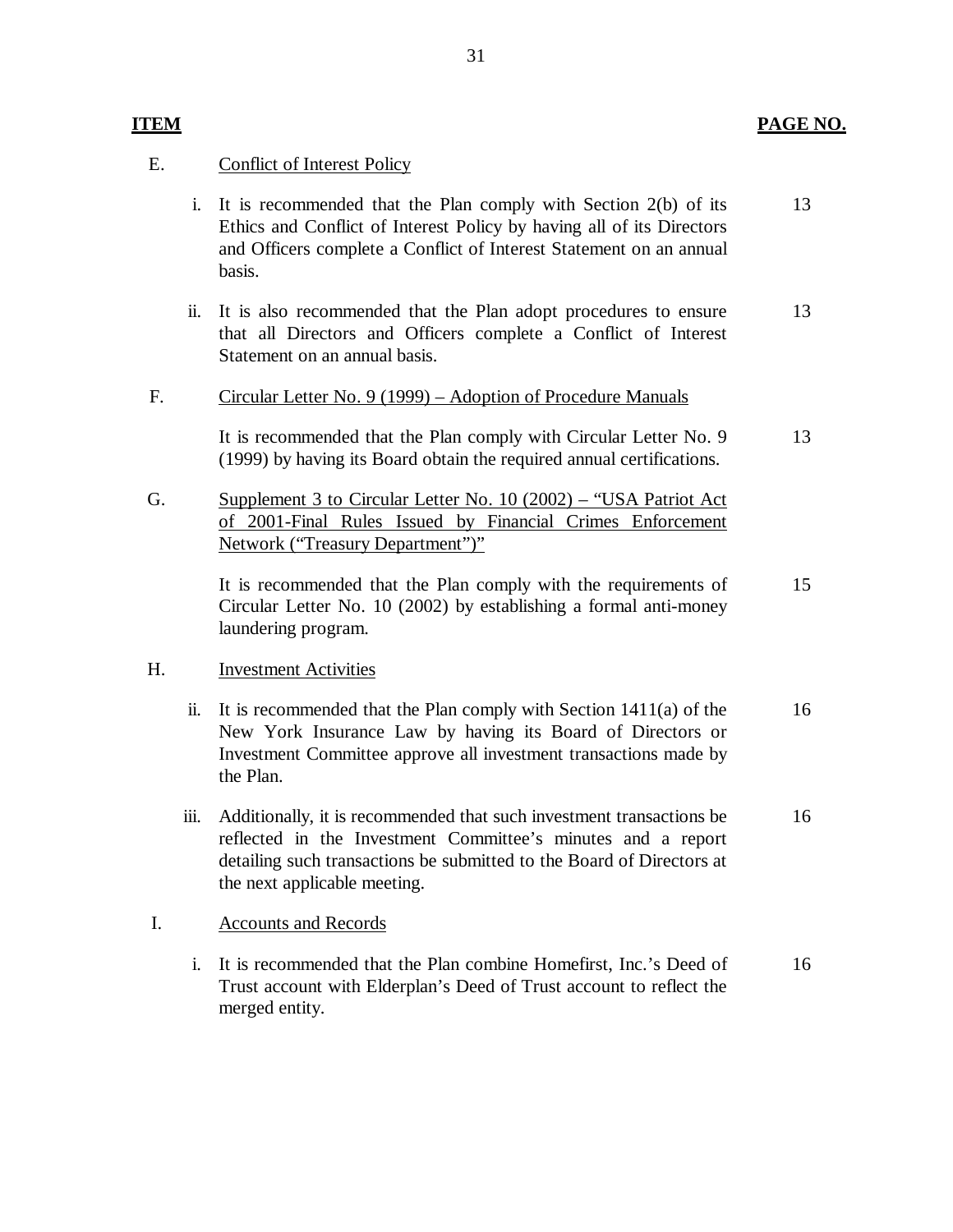### **ITEM PAGE NO.**

## I. Accounts and Records (Cont'd)

- ii. It is recommended that the Plan comply with the NAIC annual statement instructions by including all of the required information in the footnote of its filed Schedule T. 17
- iii. It is recommended that the Plan comply with the NAIC's Annual Statement Instructions by completing the Accident and Health Policy Experience Exhibit in accordance with the Instructions. 17
- iv. It is recommended that the Plan comply with the requirements of Section 310(a)(2) of the New York Insurance Law and Part 89.11 of Insurance Regulation No. 118 by making available for review all CPA work papers requested by the examiner. 18
- v. It is recommended that the Plan comply with Part  $89.5(e)(2)$  of Insurance Regulation No. 118 by attaching a statement to its audited annual financial statement with respect to its CPA's role. 19
- vi. It is recommended that the Plan comply with Part 89.12(e) of Insurance Regulation No. 118 by providing the required notice to the Department. 19

### J. Common Stock

 Schedule D-Part 2, Section 2 of the NAIC's Annual Statement Instructions by classifying investments in money market mutual funds as "common stock", in its filed annual statements. It is recommended that the Plan comply with the provisions of 24

### K. Complaints

- i. It is recommended that the Plan comply with the provisions of Circular Letter No. 11 (1978) by including all of the required items in its complaint log. 26
- ii. It is recommended that the Plan comply with Insurance Regulation No. 64 by responding to the Department's inquiries within fifteen (15) business days. 27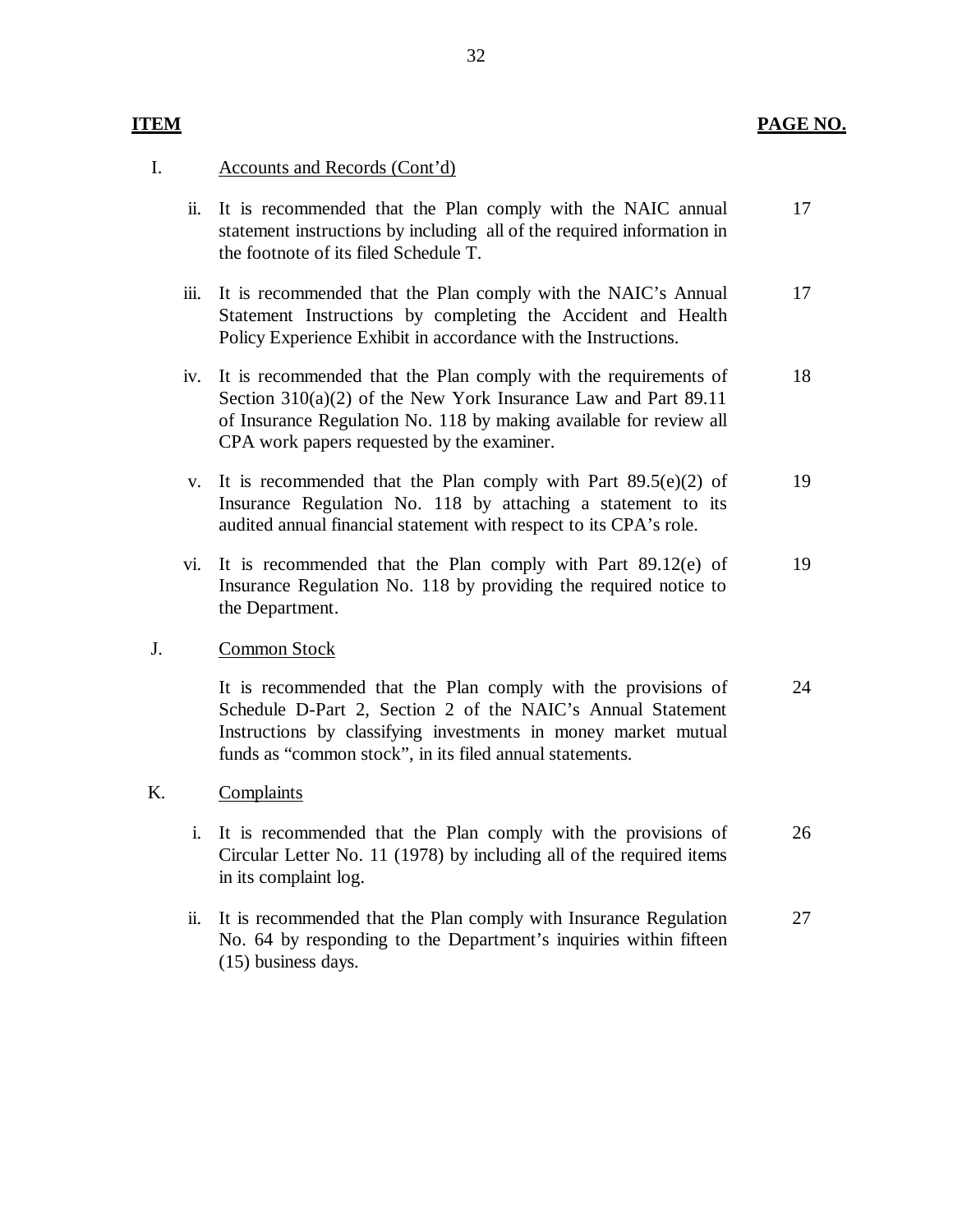Respectfully submitted,

 Kevin K. Guo Associate Insurance Examiner  $\frac{|S|}{|S|}$ 

STATE OF NEW YORK ) COUNTY OF NEW YORK) ) SS )

 **Kevin K. Guo**, being duly sworn, deposes and says that the foregoing report submitted by him is true to the best of his knowledge and belief.

> Kevin K. Guo  $\frac{1}{\sqrt{S}}$

 Subscribed and sworn to before me this  $\_\_\_\_\_\_\$  day of  $\_\_\_\_\_\$  2015.